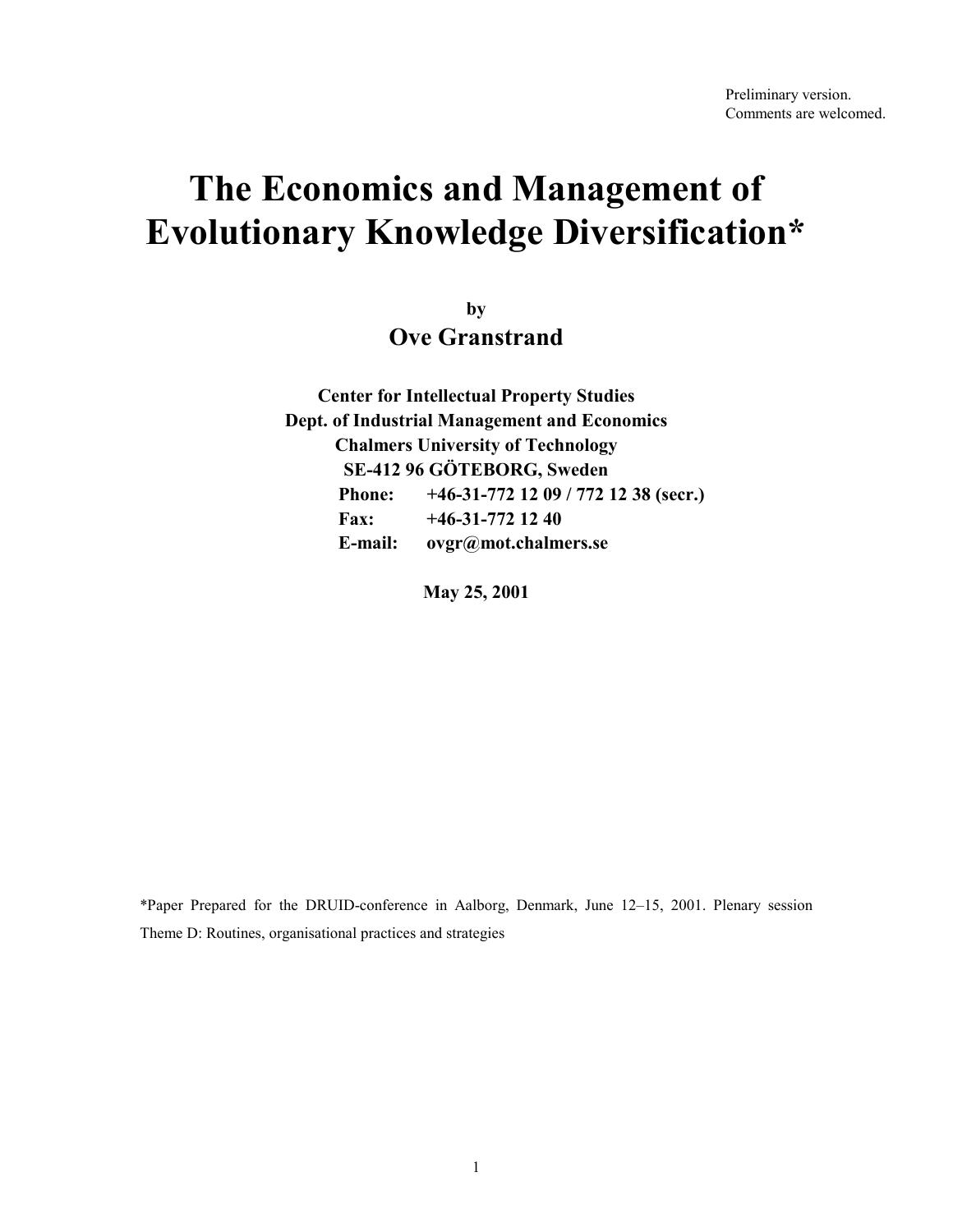#### **Abstract**

This paper elaborates on some theoretical issues in economics of knowledge and innovation linked to evolution in terms of growth, diffusion, diversification, relatedness, learning and strategic selection. Properties and idiosyncracies of technical and managerial knowledge and learning in particular and its implications are addressed. Growth and learning by interaction between agents, artefacts and areas of knowledge are addressed as well. Evolutionary knowledge diversification is shown to be conducive to economic growth under certain conditions. Empirical illustrations are given in the context of the firm, in particular a technology-based firm, its strategies and common organizational behavior.

#### **List of Contents**

|  | 3.1   |                                                                |     |  |
|--|-------|----------------------------------------------------------------|-----|--|
|  | 3.2   |                                                                |     |  |
|  |       |                                                                |     |  |
|  | 4.1   |                                                                |     |  |
|  | 4.2   | Representing knowledge, technology, management and learning 16 |     |  |
|  | 4.3   |                                                                |     |  |
|  | 4.3.1 |                                                                |     |  |
|  | 4.3.2 |                                                                |     |  |
|  |       |                                                                |     |  |
|  |       |                                                                | .27 |  |
|  | 29    |                                                                |     |  |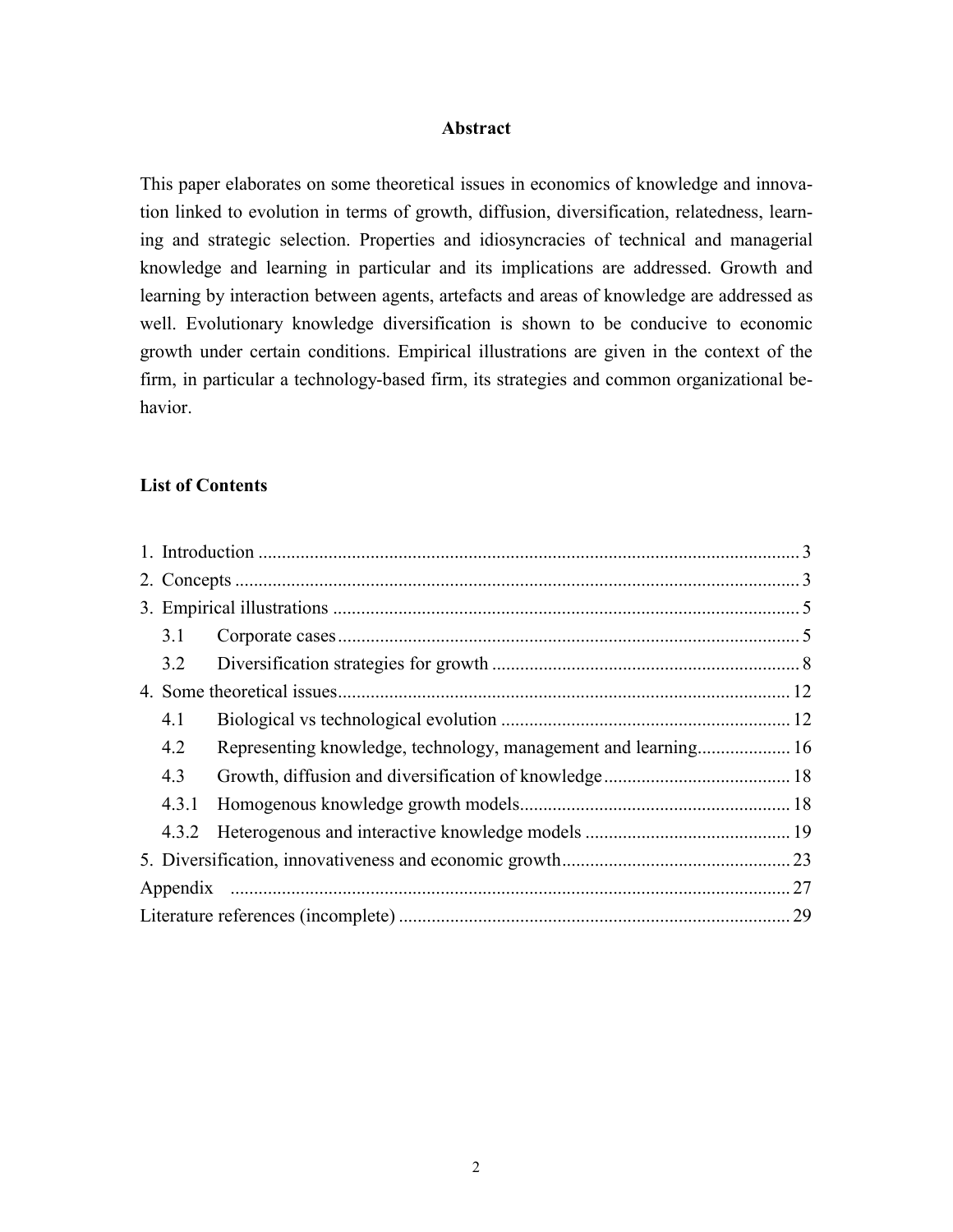## **1. Introduction**

Focussing on evolution in and of economies has implied an evolution of economics, with Nelson and Winter (1982) as no doubt a major evolutionary step. Focussing further on economies (of scale, scope, speed etc) in evolution (biological, technological etc.) implies the question whether evolution can be managed. Is 'management of evolution' in fact an oxymoron, an apparent contradiction to which meaning could after all be rendered?

The purpose of this paper is to focus on knowledge diversification in general, and technology diversification in particular, and its implications for economic performance and possible management thereof. This focus is then part of a broader focus on knowledge evolution and its implications for or interaction with economic evolution and the possibilities to influence or manage that interaction. In that connection the paper will raise some general theoretical issues in economics of knowledge/innovation and learning.

# **2. Concepts**

1

In the diversity of notions of 'evolution' that naturally has evolved there are a few common surrounding conceptions. Thus, briefly (without going into a separate paper) evolution could be conceived of as a particular dynamic, stochastic process with a dominant continuous and endogenous component, leading to states that in some average sense are non-recurring and of higher "value", but without any clear (visible) centralized (in contrast to distributed) control. The process is by and large irreversible rather than stationary, path-dependent rather than ergodic, and its transient behavior is of primary interest.<sup>1</sup> In particular processes with a strong component of cumulation, such as learning, could qualify as evolutionary.

Thus, evolution is typically associated with innovation and progress (new, more valuable states are attained on average) and mainly continuous and directed change (on average). $2$ 

<sup>&</sup>lt;sup>1</sup>Steady state properties (if any) in the utmost long run are of interest to study as well but then from a theoretical point of view, which should not overshadow the study of transient behavior. A case in point is neoclassical and also endogenous growth theory that has focussed on steady state properties, and fruitfully so, but seemingly neglecting the admittedly much harder study of transient behavior, even apparently to the point of ignoring that some growth models are explicitly solvable (see Appendix.)

 $2$  Just as an example, a book on biological (paleontological) evolution gives a fairly broad definition (using 'trend' for a general phenomenon): "An evolutionary trend is a sustained, prevailing tendency in a phylogenetic progression". (Simpson, 1953, p.245). Nelson and Winter (1982, p. 10-11) says: ..."The broader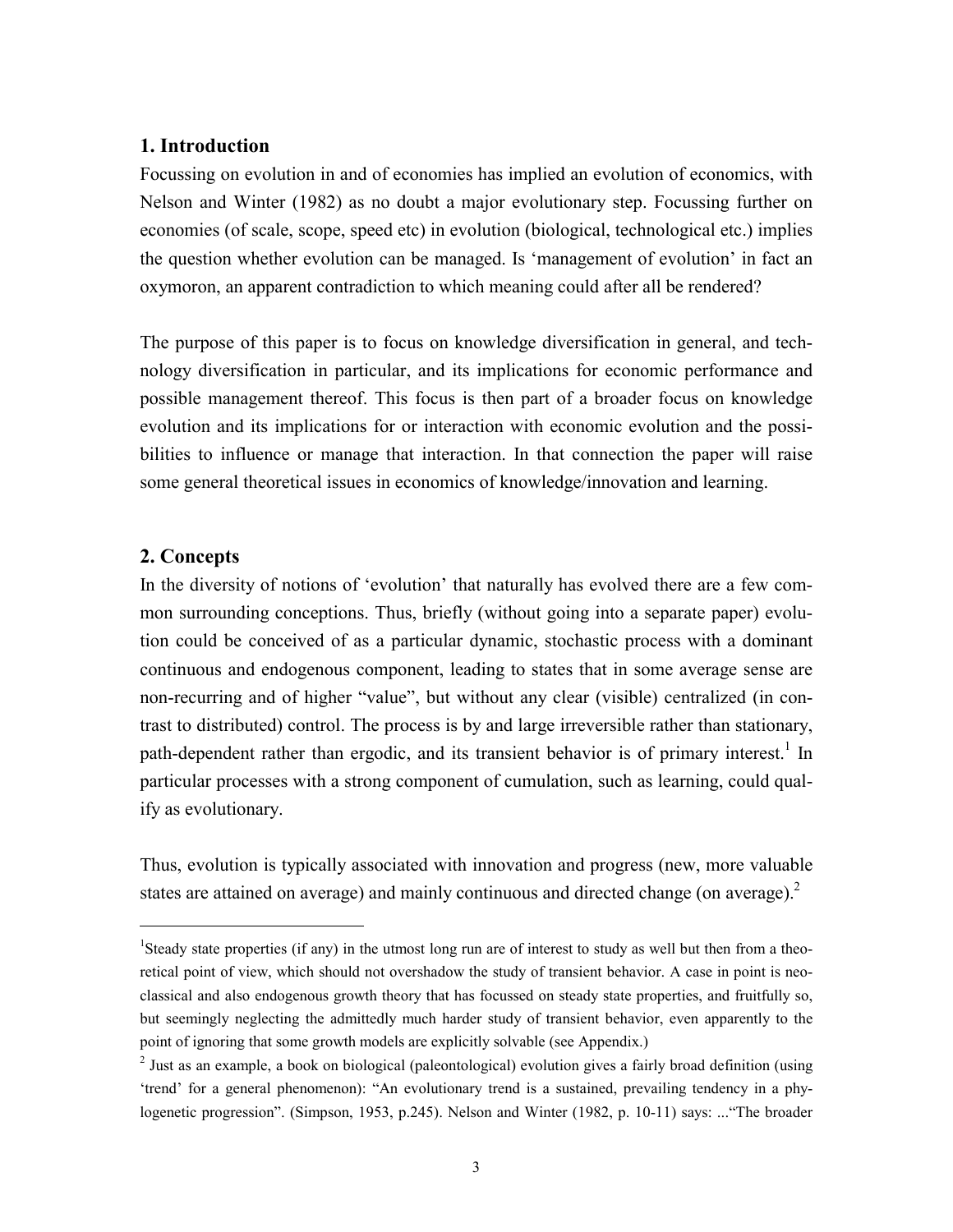The essence of evolution is typically not associated with optimal control and equilibrium, at least not centralized optimization and long run equilibria.<sup>3</sup> Thus the notion of management as the act of influencing (without complete control) people to accomplish common objectives is somewhat at odds with the notion of evolution, at least as far as management is conceived of as involving optimization (even in severely constrained variants).

Essentially, management including entrepreneurship is represented in evolutionary economic theory, as represented by Nelson and Winter (1982), as embedded in organizational routines, a concept which in turn (with some deliberate stretching) also includes e.g. engineering decisions, activities directed towards innovation and strategic decision (or behavior) to the extent that they are regular and predictable in some sense. Viewed in this way management would primarily be interpreted as subjected to evolution, rather than evolution being subjected to management. Although, it is of course possible to view control variables as state variables instead, as done in Nelson/Winter-evolutionary theory (see Winter 1987), there is one important qualitative difference – control variables may very well be only piece-wise continuous, i.e. state variables (for physical systems) typically are evolving continuously. However, it is possible to talk about managing technological evolution in the context of an organization by employing a distinction between technology (being knowledge about engineering techniques in an ordinary sense) and management (being an appointed body of actors in an organization as well as a body of knowledge how to act in such a body).

It is equally possible to talk about managing managerial evolution in the context of the organisation.<sup>4</sup> Admittedly in so doing there is a smack of frivolous rationality at the same time as there is an opening for "infinite regress". (Cf. the saying "evolution is smarter than you think".) Nevertheless, the distinction between technology and management is important and will be made in this paper.

connotations of 'evolutionary' include a concern with processes of long-term progressive change. ... although we stress the importance of certain elements of continuity in the economic process we do not deny (nor does contemporary biology deny) that change is sometimes very rapid. ... It is neither difficult nor implausible to develop models of firm behavior that interweave 'blind' and 'deliberate' processes.

 $3$  As pointed out by Nelson and Winter (1982) and others these concepts could be accommodated, although by stretching them so much that they more or less lose their core meaning.

<sup>&</sup>lt;sup>4</sup> Just think about decisions to promote, demote, recruit and train managers, or to support teaching and research in management. See Granstrand (1982, 1989)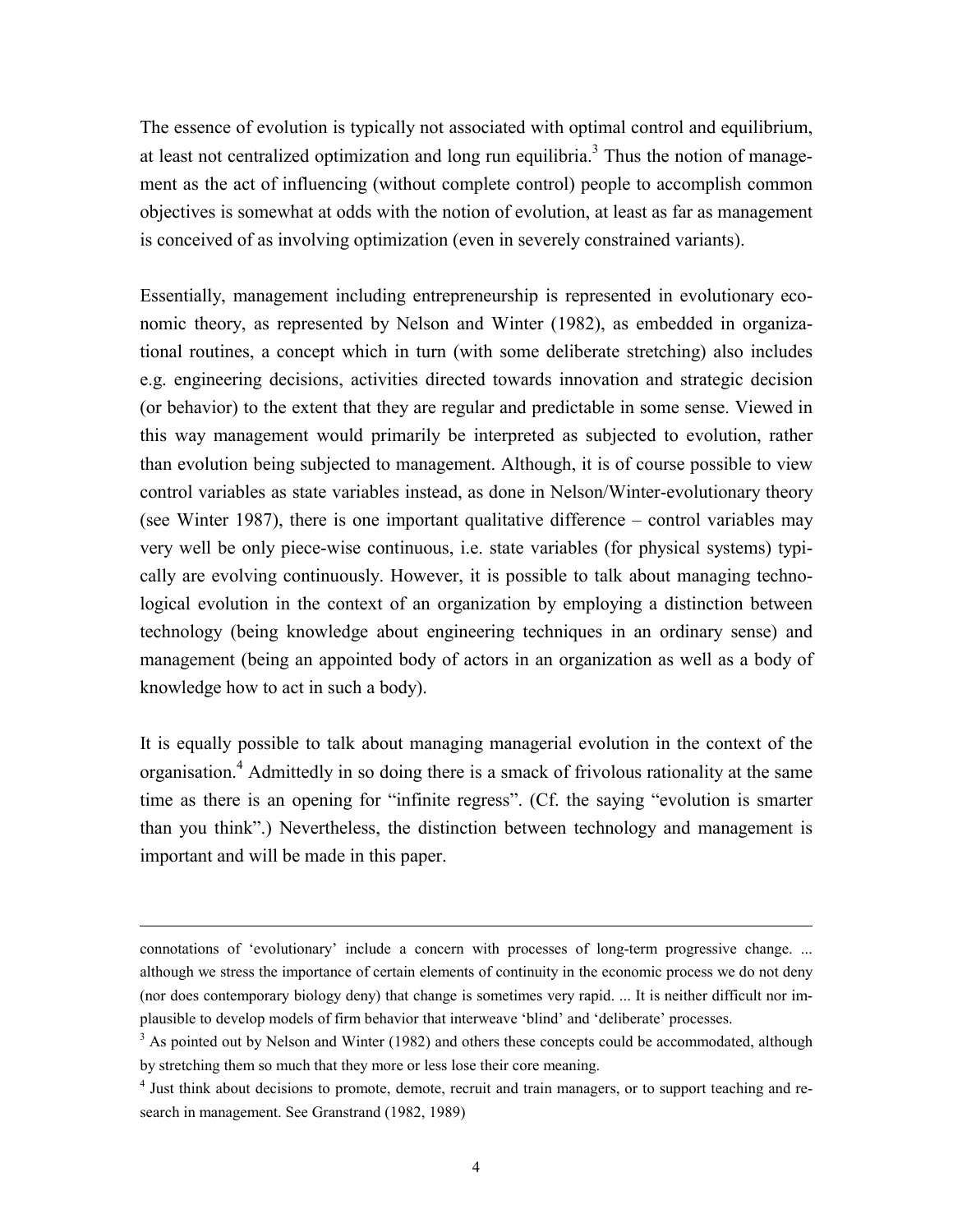The concept of knowledge in general and technical knowledge in particular will be characterized below with reference to economically related properties, in an attempt to circumvent to some extent a morass of epistemological issues.

As to the concept of diversification finally, it will be used to refer to the process by which diversity of something is increased, or the range of something is extended (by deliberate management action or not). This 'something' is in this paper either products (or businesses), markets (typically geographic markets for the same product), applications (for the same product) and bodies (or areas) of knowledge, different technologies in particular, in the context of a firm. Knowledge diversification could also pertain to individuals. In either case it is a special case of learning, special since it presupposes some kind of partition or typology of knowledge (as done in Pelz and Andrews (1966) in their classical study of specialization and diversification by scientists and engineers).<sup>5</sup>

# **3. Empirical illustrations**

#### **3.1 Corporate cases**

1

Diversification occurs at various levels in industry and the resulting diversity of firms and especially artefacts is actually bewildering, see e.g. Petroski (1994) and Sanderson and Uzumeri (1997) for good illustrations at product level. Figure 1 illustrates some types of diversification in the evolution of a particular firm.

<sup>5</sup> Pelz and Andrews discover the puzzling phenomenon that individual scientists with a moderate diversity of mastered disciplines are most successful while engineers have two routes to success (in terms of productivity), strong specialization or strong diversification. A possible explanation is that engineers complement each other more through teamwork. The issue of optimal diversity and optimal selection at different levels is thereby raised.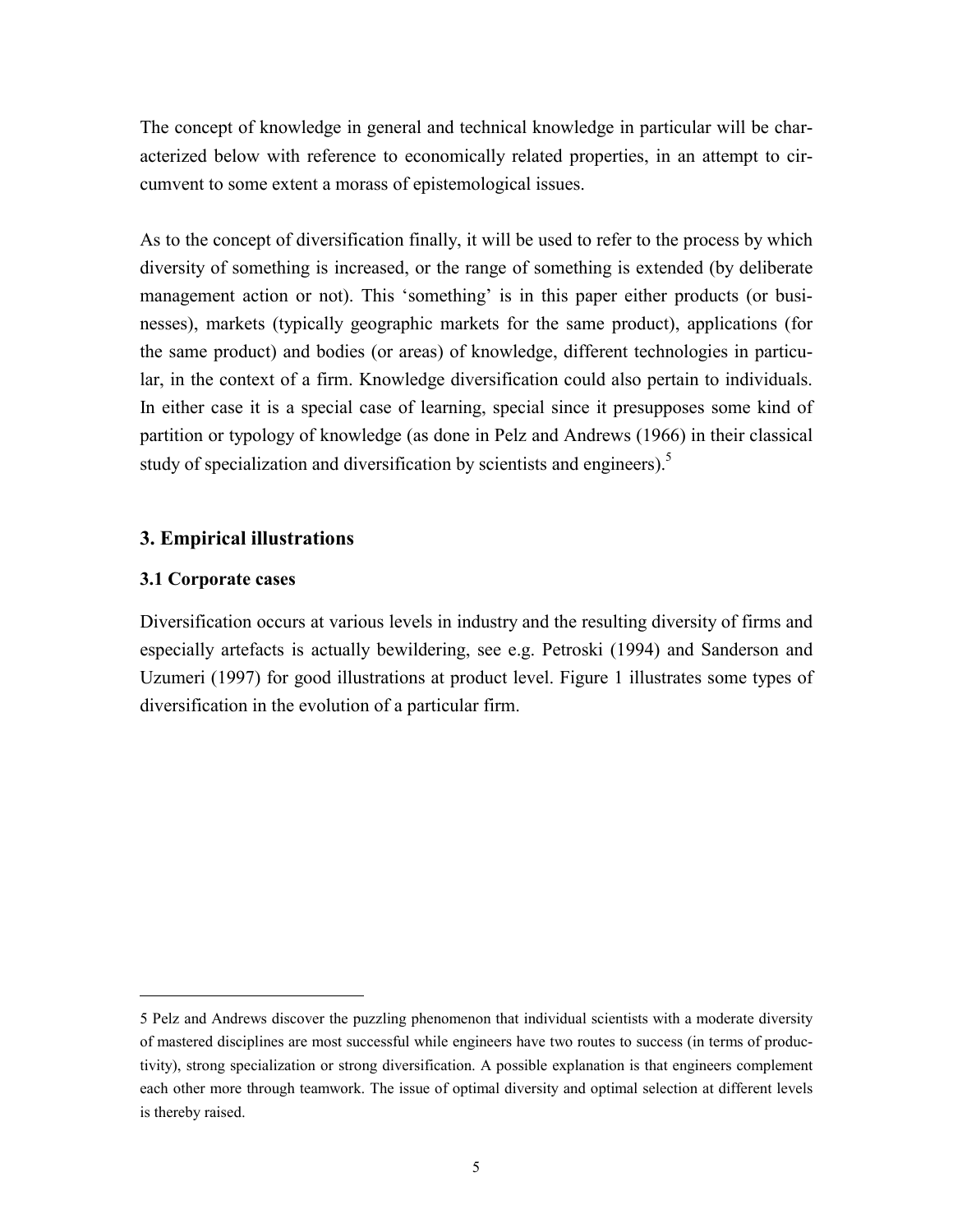

**Figure 1. Diversification Tree (incomplete) – Case of Alfa-Laval AB** 

In a study (Granstrand 1982) of diversification in eight large corporations significant additions to the dominant technology of almost all corporations were found, e.g. generation shifts from carbide engineers to polymer technologists at KemaNobel (then merging into Akzo-Nobel); a series of generation shifts in electrical engineering from vacuum tubes to transistors to integrated circuits to microcomputers at Philips; chemistry, biology, elec-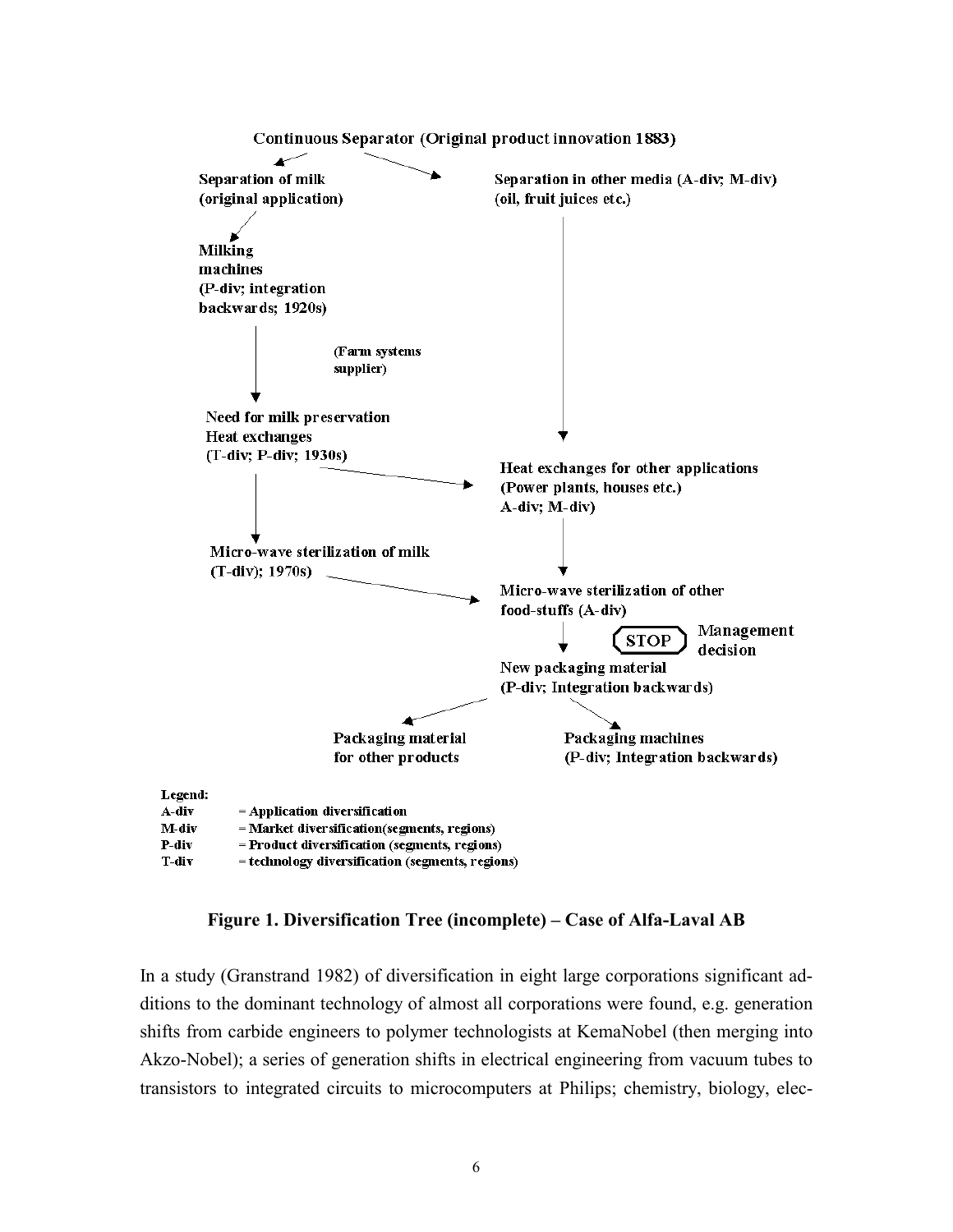tronics and systems engineering being integrated in mechanical engineering at Alfa-Laval; material scientists had been promoted at SKF; metallurgists and chemists had been added to the 'the mining people' at Boliden; biologists and mechanical engineers had been promoted at Iggesund (pulp and paper); a transition from chemistry to biology had taken place at Astra; and mechanical engineers had been supplemented by various other types of engineers at Volvo. These changes in the portfolio of technological competencies depended on external technological developments and internal conditions such as the rise of advocates or resistance among management and technologists.

Four different kinds of technology diversification were discerned. First, there was a diversification of competencies pertaining to the core technologies of a corporation, for instance, the differentiation of polymer technology or tribology. This was a kind of 'ordinary' specialization within a technology of decisive importance to the corporation. Second, there was a diversification pertaining to adjacent technologies. These adjacent technologies could concern supporting technologies such as automation technology in production, surface chemistry for lubrication in a part of a product or materials technology. Corporate R&D often diversified into adjacent technologies through an initial stage of perception of product problems followed by attempts to solve them by extending internal knowledge, often amateurishly, or hiring external R&D services. Third, there was substitution among different technologies, such as the transition from chemistry to biology in pharmaceutical research. Fourth, a new technology was 'picked up' because of its potential benefit to the corporation or because it will create new businesses (e.g., KemaNobel acquired polymer technology and Astra went into antibiotics).

The diversification into a new technology for new kinds of businesses was quite often evolutionary, with a progression over adjacent or substituting technologies. For example, the need to preserve milk led Alfa-Laval into heating and cooling, in turn leading to heat exchangers, microwaves, the preservation of other types of food and finally to a new packaging technology. Alfa-Laval then decided not to go into packaging. The concept of evolutionary chains is too simplified though; rather, technologies advance along some lines, may then rest until combined with some other technologies, and may then advance a bit further.

Any typology of diversification of technology and R&D is vague, since conceptions o a technology are diffuse and changing. Confluences and combinations occur. Strictly speaking, technology diversification should be considered to decrease if a combination of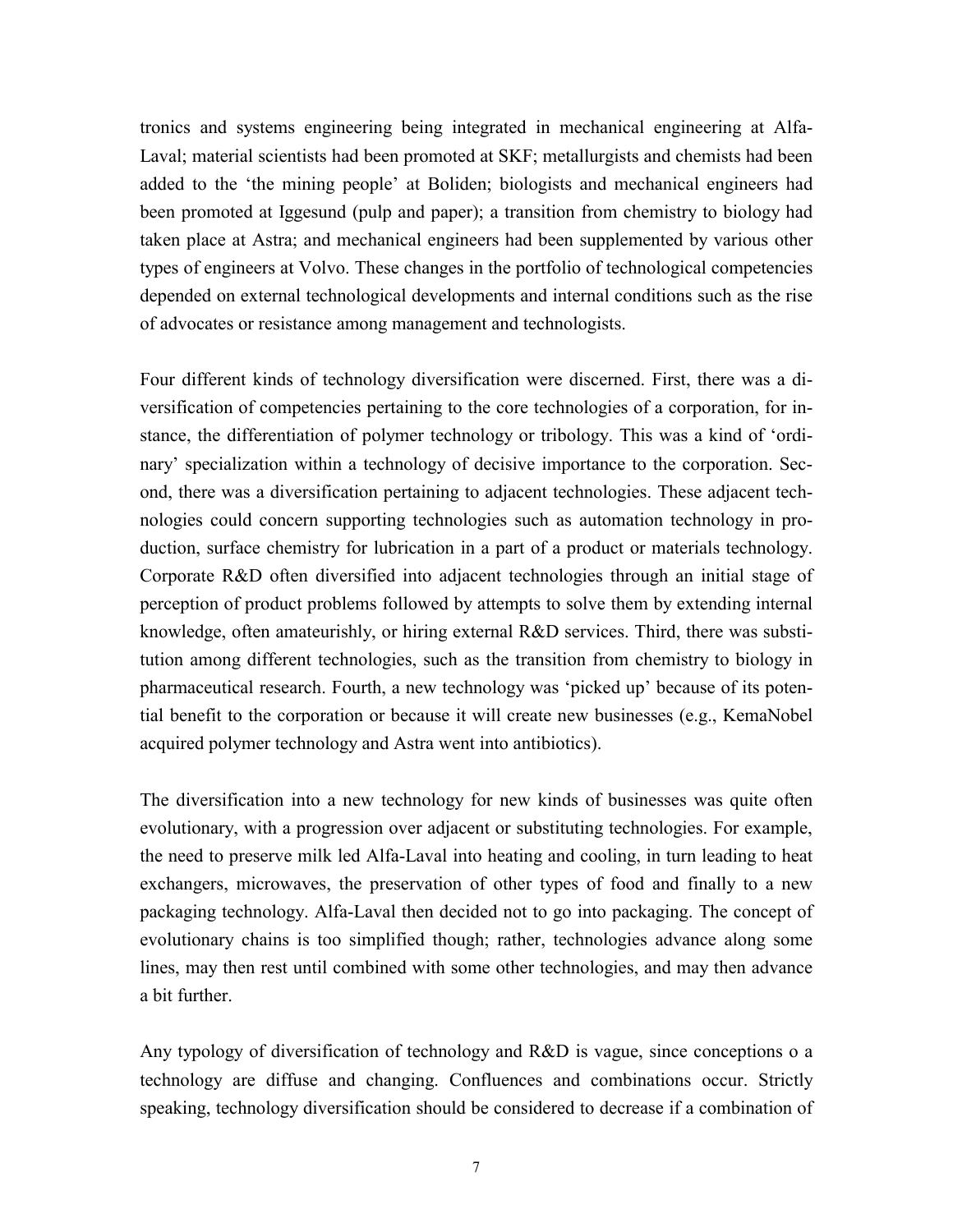two technologies gains coherence and recognition. Many corporations encountered different environmental problems in the 1970s and developed counter measures in the form of corrective technologies. New competences had to be acquired, and perceptions of which technologies were adjacent and relevant changed rapidly. Thus the kind of technology diversification triggered by environmentalism is hard to classify. It may not even be considered a diversification at all after environmental technology became recognized as a specific technology . Measurement problems simply are difficult.

#### **3.2 Diversification strategies for growth**

Oskarsson (1993) explored if there were certain corporate diversification sequences that were associated with high sales growth. Observations of 57 large multinationals worldwide were classified according to sequences of diversification and specialization of technologies, products and markets. Four main patterns of strategic behavior were identified.

- A Fourteen companies<sup>6</sup> followed a diversification sequence of first increased technology diversification, then followed by product diversification and market diversification in this or reverse order. These companies were called "aggressive diversifiers".
- B. Nineteen companies<sup>7</sup> followed a sequence of first increased technology diversification, then either product specialization or market diversification, or its reverse market diversification followed by product specialization. These companies were called "stick to the knitting" companies.
- C. Five companies<sup>8</sup> followed a strategy sequence of increased technology diversification followed by product diversification concurrent with market specialization. These companies were called "market specializers".
- D. Eight companies<sup>9</sup> specialized both product-wise and market-wise and sometimes even technology-wise. These were called "defenders".

<sup>6</sup> 3M, Astra, ABB, Canon, Digital Equipment, Honda, Kyocera, Matsushita, Motorola, Nec, Sandoz, Sony, Toshiba, and Toyota.

<sup>7</sup> BASF, Bayer, Electrolux, ESAB, DuPont, Ford, Glaxo, General Motors, Hitachi, IBM, KODAK, Thone Poulenc, Pharmacia, L'oréal, Nobel, Ericsson, Unilever, Volvo and Xerox.

<sup>8</sup> Sumitomo, Sanyo, Merck, Nippon Steel and Siemens.

<sup>&</sup>lt;sup>9</sup> General Electric, Aerospatiale, ICI, FAG, Thomson CSF, Olivetti, Texas Instruments and Philips.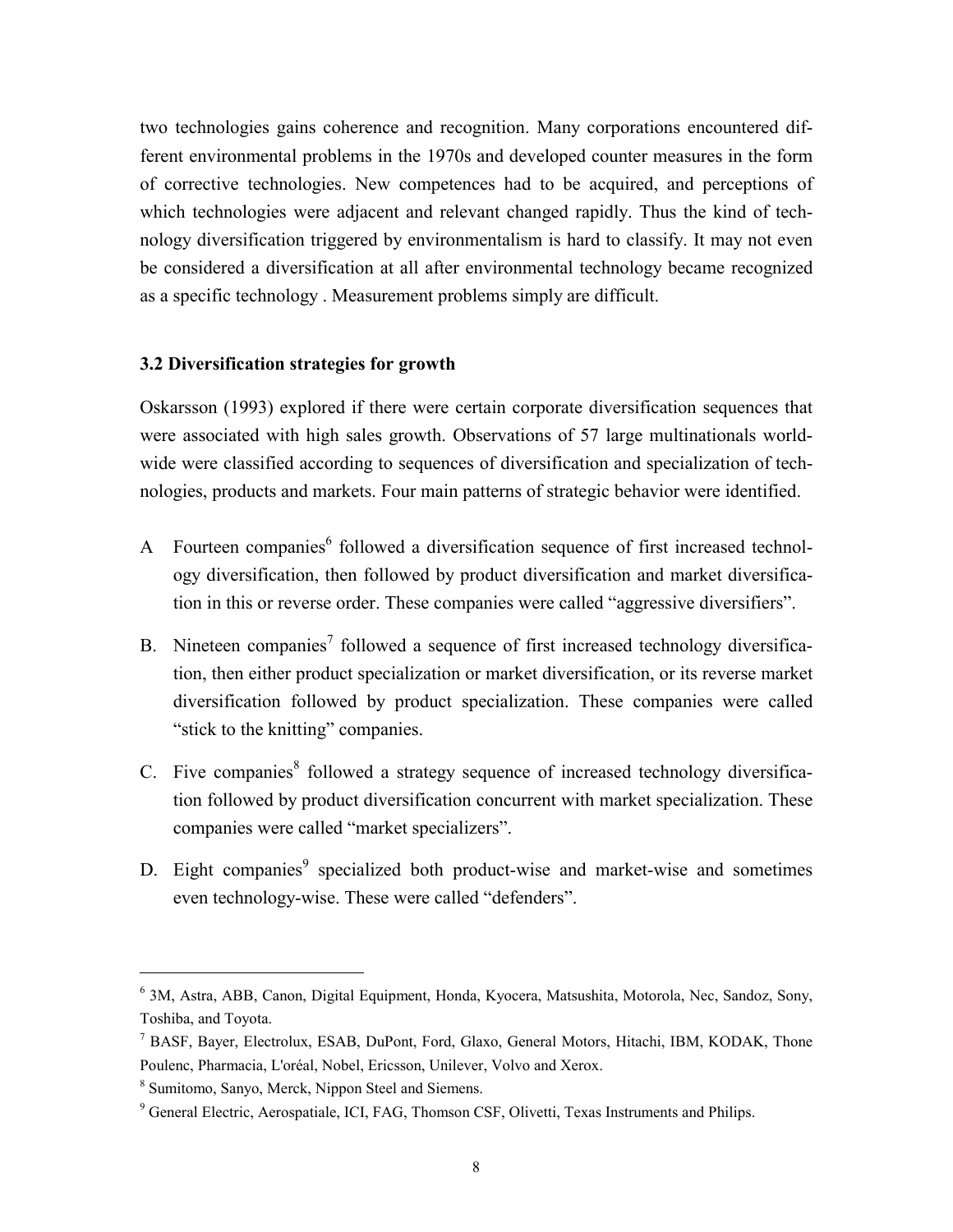Eleven companies had selected four other strategic sequences, all of them either growing slowly or declining. They had neither rapid increase or decrease in diversification, and therefore they will not b analyzed separately in the following analysis, besides that they are included in the total of 57 companies.

The "aggressive diversifiers" had significantly higher sales growth (in 1980-1990) and expanded their technology base, product base and market base significantly more.

Canon was the company with the fastest growth of all the 57 companies between 1980 and 1990. Canon also followed an "aggressive diversifier" strategy, see Figure 2. A model of diversification in general is then given in Figure 3.



**Figure 2. Canon's diversification trajectory.** 

Oskarsson (1993) tested a simplified and modified (due to lack of data on feedbacks) version of this model for 1980-1990 with results shown in Figure 4.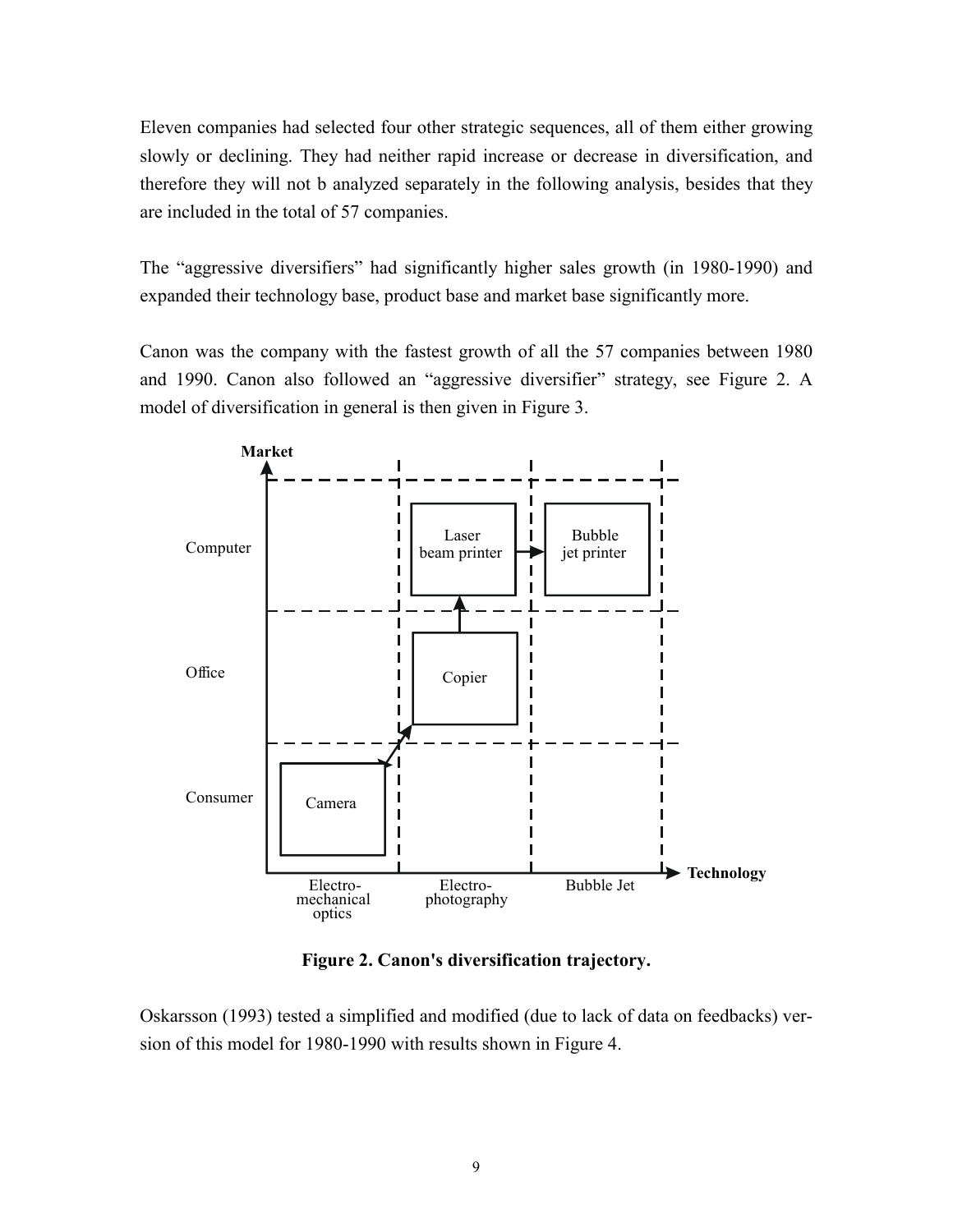

**Figure 3. A Strategic Choice for Technology Managemant in "Mul-Tech" Companies**  (Source: Granstrand et al., 1992)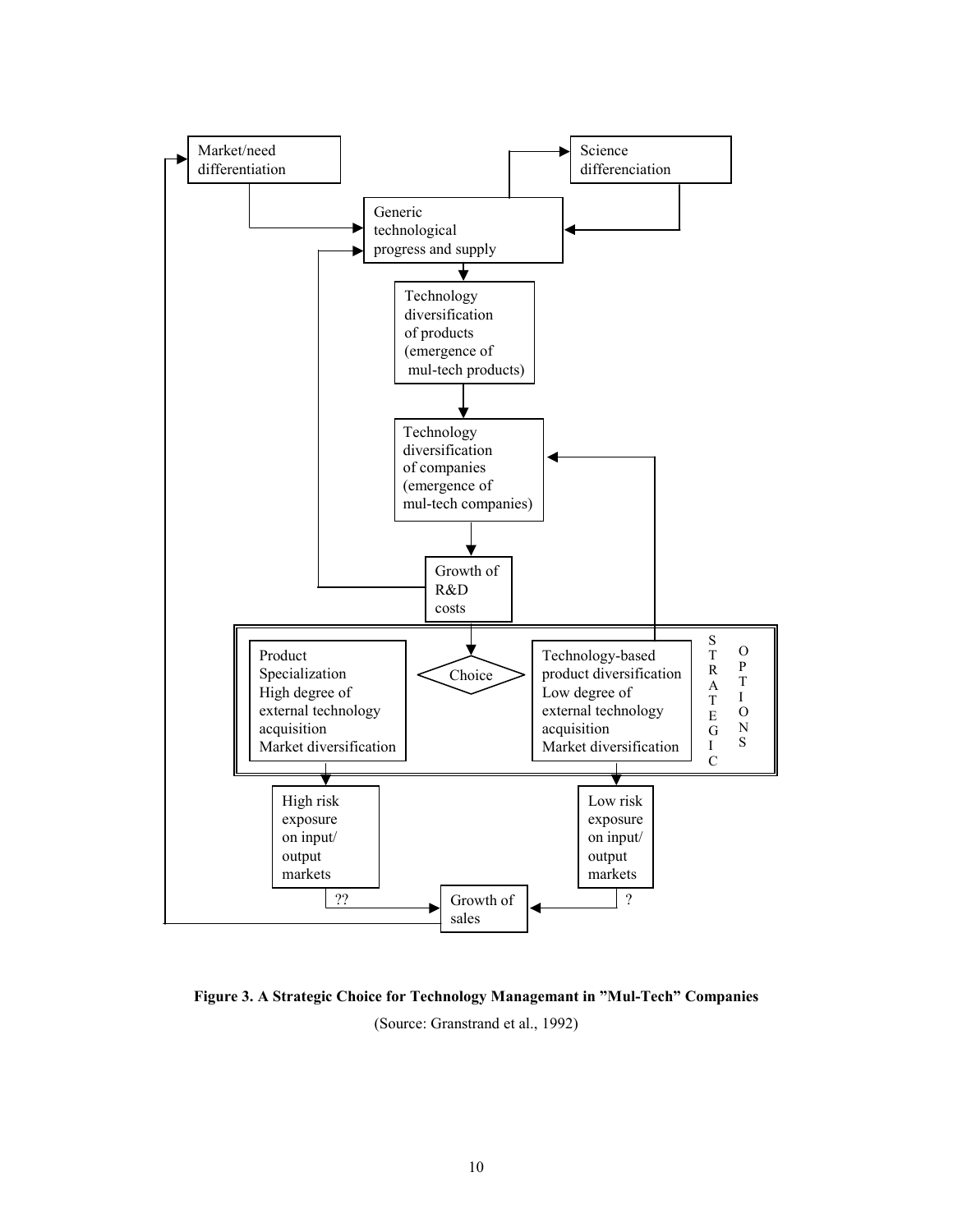

**Figure 4. A test of a model for growth and diversification (N=55).** 

(Source: Oskarsson, 1993)

Technology diversification at firm level was thus an increasing and prevailing phenomenon in all three major industrialized regions, Europe, Japan and US. This finding has also been corroborated by Patel and Pavitt (1994).

Moreover, technology diversification was a fundamental causal variable behind corporate growth. This was also true when controlled for product diversification and acquisitions.<sup>10</sup> Technology diversification was also leading to growth of R&D expenditures, in turn leading to both increased demand for and increased supply of technology for external sourcing.

<sup>&</sup>lt;sup>10</sup> This finding has later been confirmed also by Gambardella and Torrisi (1997) for 32 of the largest European and US electronics firms.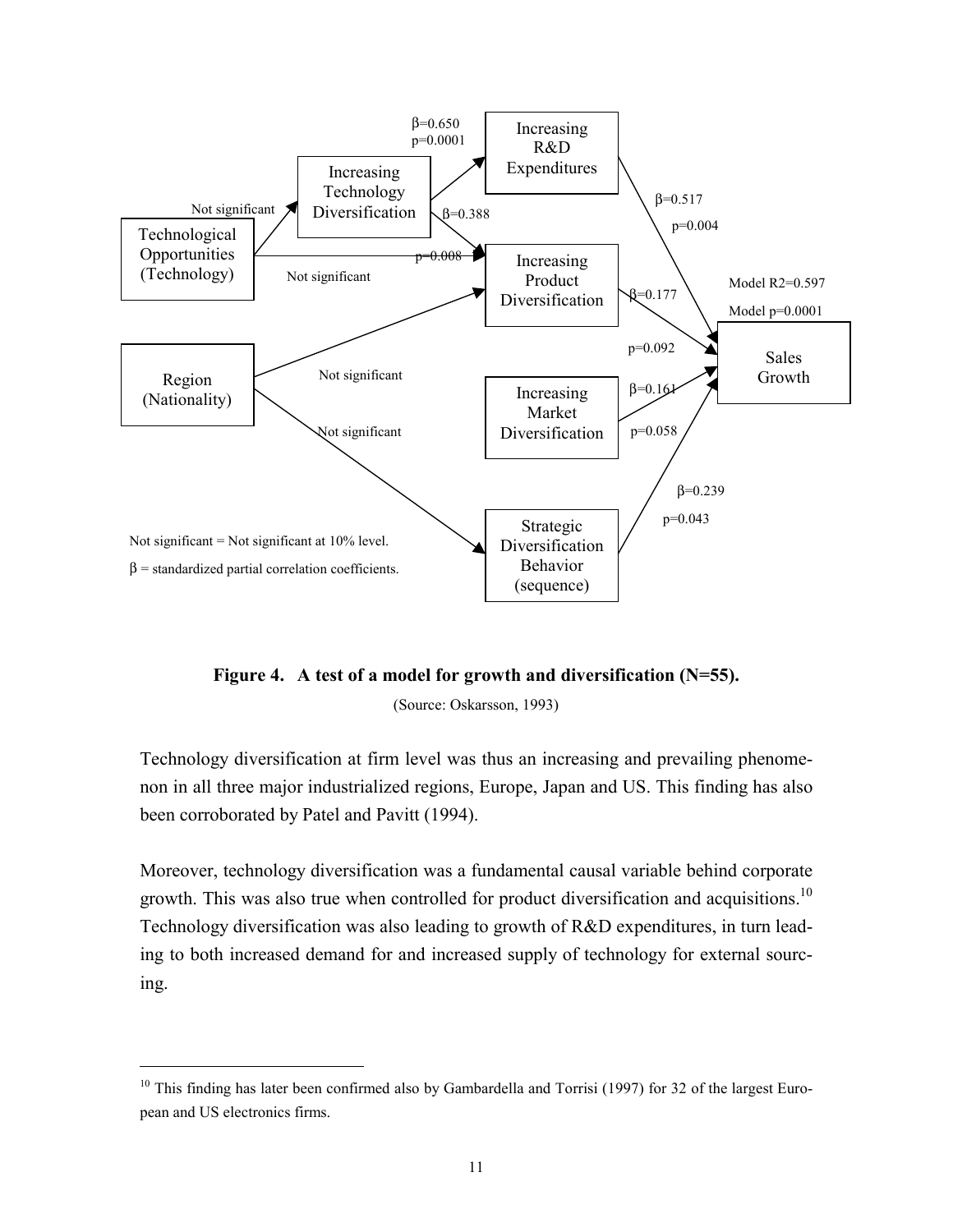These findings were not readily explainable in terms of received theories of the firm. Without going into detail about the pros and cons in using received theories to describe, explain and predict the behavior of technology-based firms, taking idiosyncrasies of technology into account, one can note that technology diversification does not feature at all in received theories. Moreover, most theories do not explicate the dynamics and heterogeneity of technology, and many restrict their focus to process technology.

#### **4. Some theoretical issues**

1

#### **4.1 Biological vs technological evolution**

*(Most of the following is so far only an excerpt from Granstrand 1994b, pp. 456-460.)*  It is well known how economics has drawn on mechanics and biology for analogies, and on mathematics for analysis and theory. Much debate has indicated the pros and cons in so doing, which cannot be reviewed here. Newton and Darwin have had profound impact not only on their disciplines but on the Western "Weltanschauung" on a broad scale, affecting many disciplines, not only economics. Biological analogies have been particularly "sticky" in social sciences, at least since Darwin, and have spurred heated disputes among social scientists.<sup>11</sup> Early advocates among economists include Veblen and Marshall, although on different grounds. $^{12}$ 

In contemporary economics the transition from mechanical models to evolutionary approaches is long overdue, as Freeman [8] argues. Evolutionary economics is developing with Nelson and Winter [19] as one pioneering work accompanied by several others, e.g.

<sup>&</sup>lt;sup>11</sup> Most evolutionary schemes in theories of societal development have some underpinnings from plant and animal biology. Exceptions and critics of this fashion include Jürgen Habermas and Anthony Giddens.

<sup>&</sup>lt;sup>12</sup> Marshall's advocacy has a bit of historic irony. While making important contributions to economics under the influence of Newtonian thinking in mechanics, and Leibnizean thinking in mathematics, his marginalistic and formal utilistic approach triggered criticism by Veblen and the latter's advocacy of evolutionary and behavioral thinking (Veblen [24]). At the same time Marshall also advocated biological thinking and dynamic modelling and planned to continue his work with contributions along such lines but never came to realize his plans. One may also note that Veblen's advocacy of evolutionary economics is primarily a quest for dynamic considerations, as opposed to static ones, rather than a quest for using biological analogies. He saw the developments of biology from a taxonomic to a dynamic science, from Linné to Darwin, as a pattern for economics to follow.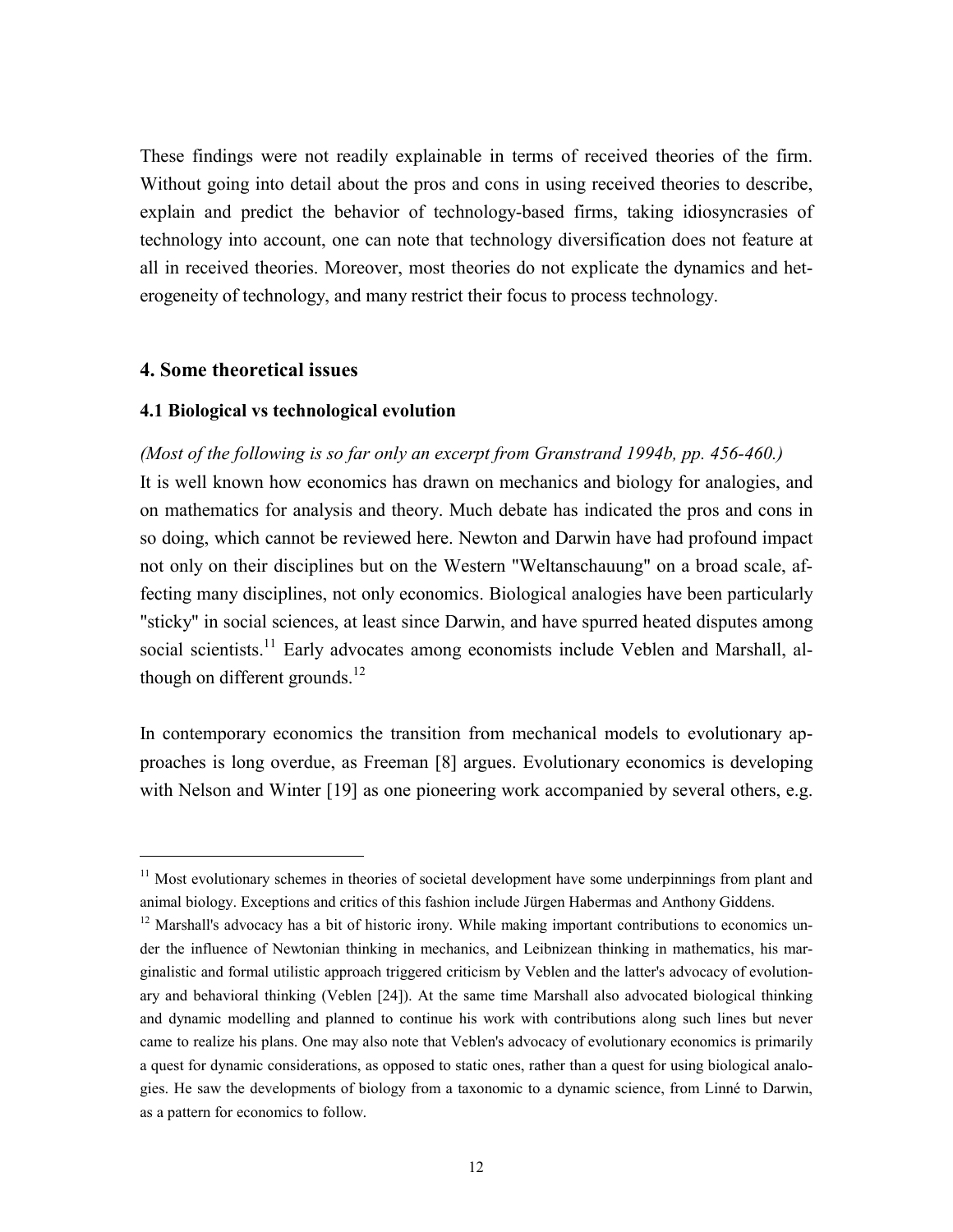the landmark work of Dosi et al.  $[6]$ <sup>13</sup>. These developments are often spurred by criticism of the dominance of received orthodox theory, mostly referred to as neo-classical. The relation between neo-classical economics and evolutionary economics has similarities to (the young) Thomas Kuhn's depiction of paradigm shifts or substitution of theories in science, and also similarities to behavior in connection with substitution of technologies (including the "sailing effect"). Some argue that this is only on the surface and that the differences are reconcilable in principle; others argue that they are not, i.e. one has to make a strategic choice between neo-classical and evolutionary approaches in further research. There is a variety of criticism of neo-classical theory (e.g. of optimality and equilibrium concepts) and a variety of evolutionary approaches; see [6] and [21] for examples. Several approaches are inspired by biological analogies. At the same time, technology considerations in economics foster much evolutionary thinking in general.

It is then natural to make a closer scrutiny of what biology can offer economics in general and more specifically if technology is taken into account. A number of works have addressed this issue without reference to technology. There are outright advocates of biological analogies in economics like Marshall  $[17]^{14}$ , Hodgson [13] and Hirschleifer [10]. The latter presents a comprehensive comparison of economic and biological systems, which has been further used and modified by Mark et al. [16], and which is comparable with Matthews [18]. A classic critique of biological analogies in economics is Penrose [20].<sup>15</sup> Saviotti and Metcalfe [21] include several papers on the subject and Freeman [8] gives a recent survey. Freeman advocates a seasoned view that economic and biological systems must be compared in order to identify similarities and differences, and that economics can learn something from biology but ultimately has to develop evolutionary

 $13$  For a historic survey of evolutionary economics, see [4].

<sup>&</sup>lt;sup>14</sup> See also Hodgson [12] on Marshall's advocacy of biology. An often-cited passage of Marshall is: "It [economics] is a branch of biology broadly interpreted." His preceding sentence (in the margin) is also interesting in this context, however: "But economics has no near kinship with any physical science." (Marshall [17] p. 772, see also p. xiv, Vol. I.) One should not go too far in interpreting this ad verbatim but one may at least observe that an implication of Marshall's two propositions is that the perspectives, methods and developments of all physical sciences are remote from both economics and biology. Contradictory or not, one value of Marshall's propositions rests with their clear provocation of further studies of the issue.

<sup>&</sup>lt;sup>15</sup> Penrose focuses her criticism on differences between firms as organizations and biological systems. Such criticism is still valid, perhaps even more so, for R&D organizations.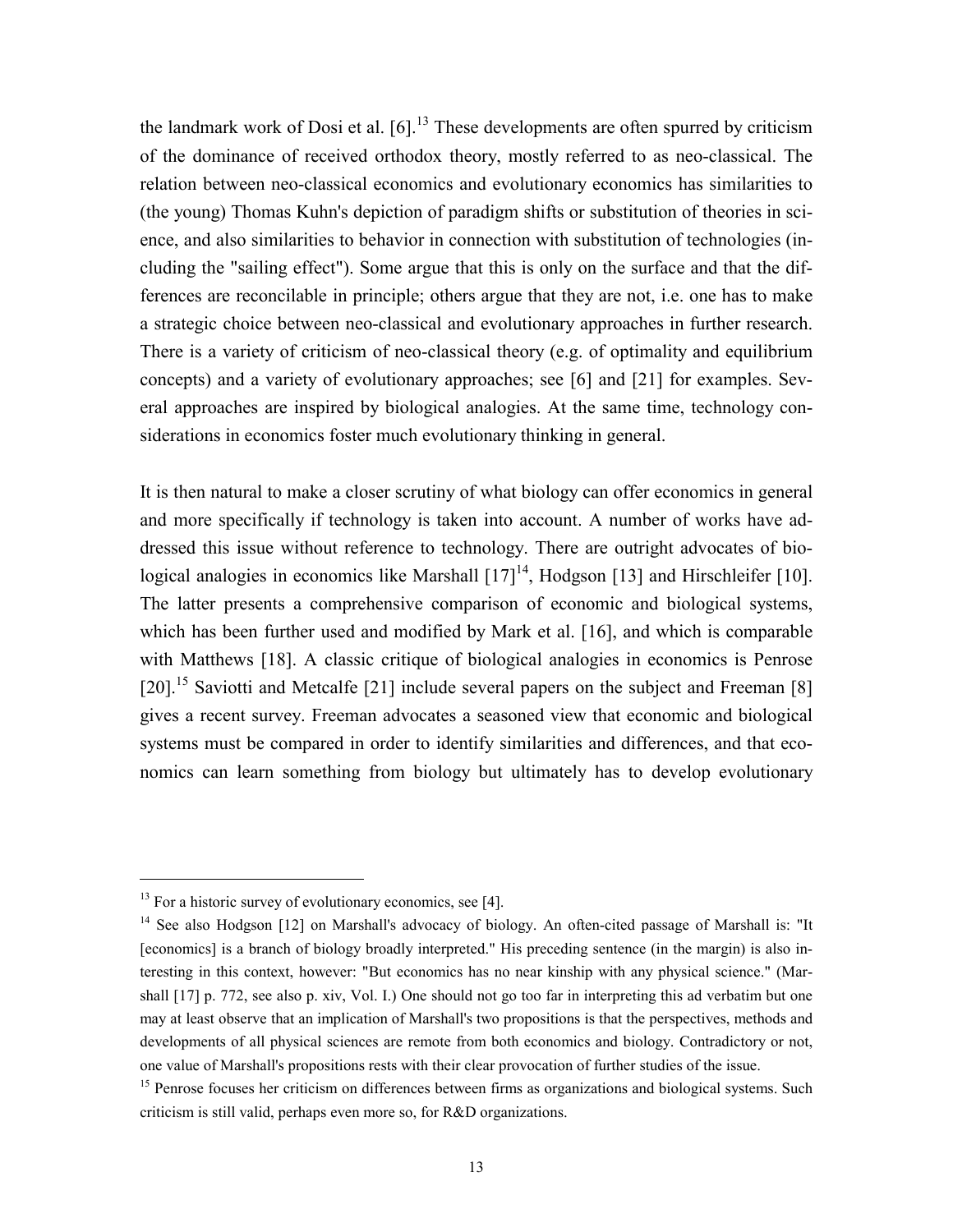theories of its own.<sup>16</sup> Such a view seems particularly relevant for economics of technology, a view that has also been forwarded by De Bresson [5]. Such views do not, of course, exclude similarities between biological and technological systems (see also [23]).

It is then also natural to compare technological systems with biological systems, and draw implications from the type and degree of similarities and dissimilarities between economic and biological systems. This task must be left for further research. However, the hypothesis is forwarded here that technology considerations weaken the applicability of biological analogies in economics and present some idiosyncratic features to evolutionary economics and its modelling. As a starting point for probing this issue, Table 1 displays some differences between biological and technological systems, differences which also serve to point out the caveats of biological analogies in economics of technology.<sup>17</sup> Such caveats are particularly important when analogies, being non-perfect, become mathematized and economics runs the risk of being carried too far away from its empirical grounds by the forces of mathematics. Mathematics and biology in themselves will certainly continue to develop together in many interesting ways, e.g. in the area of dynamic modelling. But some of these ways may be misleading for economics, as important differences may be suppressed in the abstraction process.<sup>18</sup> One possible guard against such risks, which are aggravated by low empirical falsifiability, is to have a more general and flexible theoretical framework such as a more general systems theory and to critically evaluate biological analogies. This is by no means to argue against evolutionary theorizing, quite on the contrary.

<sup>&</sup>lt;sup>16</sup> Conversely, biology has to, and does, develop evolutionary theories of its own. This does not preclude applications of economics in biology, e.g. those under the label 'bioeconomics' related to environmental protection. Interdisciplinary work clearly must go beyond the use of analogies.

<sup>&</sup>lt;sup>17</sup> A reflection near at hand, not least after the discovery of discontinuous genes by Roberts and Sharp, is that genetic technology will in fact change biological systems in the future in ways that will create new similarities with technological systems.

<sup>&</sup>lt;sup>18</sup> Concepts that originally have been empirically grounded may often be redefined theoretically to increase generality. At the same time the specific empirical features of the concepts become disguised.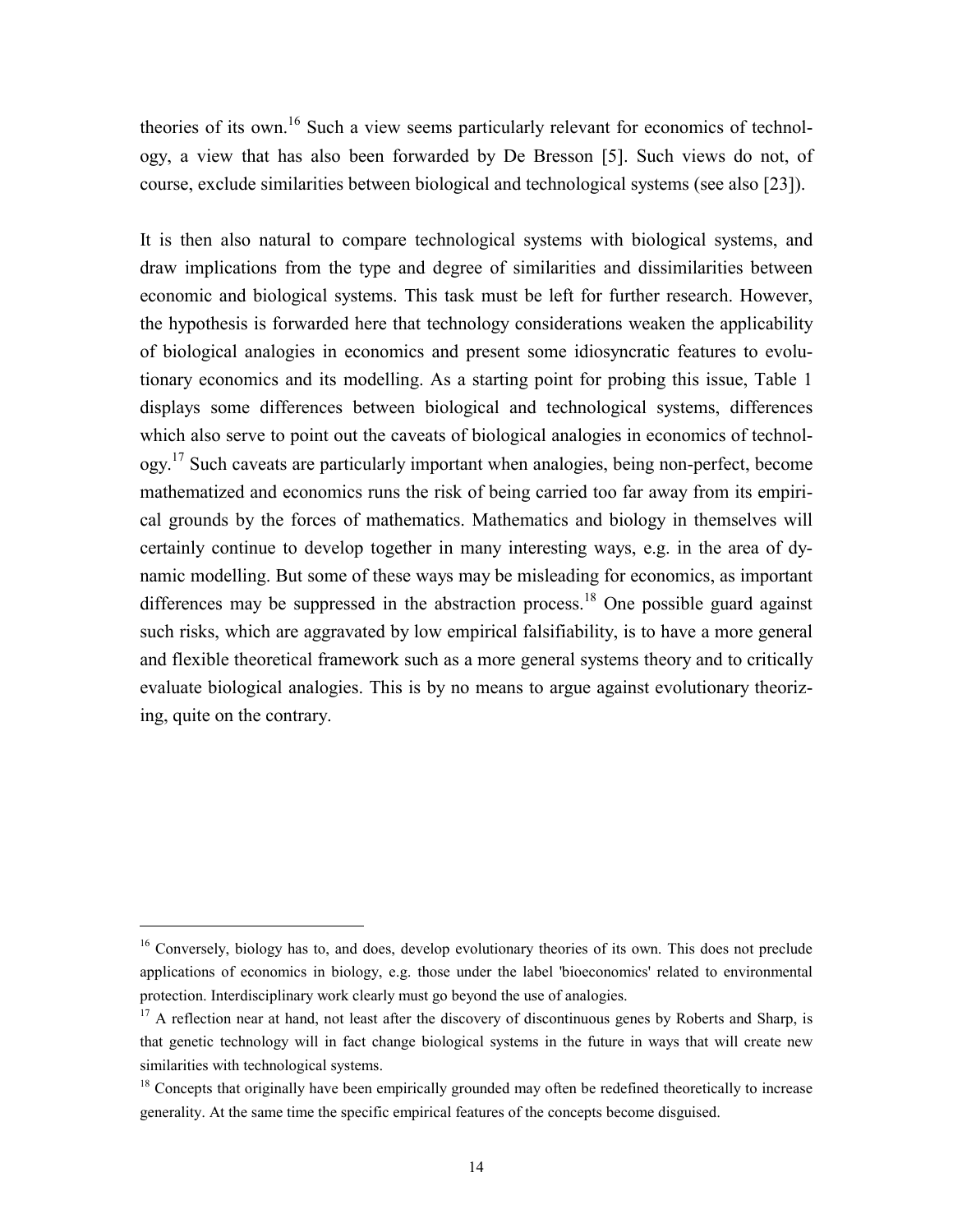| Biological systems                                                                                                                                           | Technological systems                                                                                     |
|--------------------------------------------------------------------------------------------------------------------------------------------------------------|-----------------------------------------------------------------------------------------------------------|
| Heterosexual reproduction<br>in general                                                                                                                      | "Promiscuous" reproduction and practically<br>unlimited recombinations of both knowledge<br>and artefacts |
| Finite life of specimen                                                                                                                                      | Almost infinite life a possibility for artefacts<br>and the rule for knowledge                            |
| Spontaneous mutation                                                                                                                                         | Invention by design, not only by default<br>or serendipities                                              |
| Regular life cycle stages of development<br>of specimen (birth, growth, stagnation,<br>death) and species (formation, propagation,<br>exclusion, extinction) | Irregular and erratic appearance of<br>stages of development                                              |

Table 1. Examples of Differences between Biological Systems and Technological Systems<sup>1</sup>

 $\_$  , and the contribution of the contribution of  $\mathcal{L}_\mathcal{A}$  , and the contribution of  $\mathcal{L}_\mathcal{A}$ 

Notes:

- 1 The exposition of differences is not meant to rule out the possibility of similarities, but to indicate some limitations to the use of biological analogies in economics, deriving from technology. Needless to say, a techno-economic system, which includes human actors and therefore intersects with a biological system, should display some similarities, e.g. certain types of purposeful behavior and competition for scarce resources.
- 2 It is not obvious what the relevant comparisons are. But this, too, contributes to the scepticism about the value of the analogy.
- 3 Life cycle conceptualizations tend to creep into economics with a certain ease, e.g. regarding the evolution of firms, products, technologies and industries, perhaps essentially based on the need to divide a temporary process into stages. By its very nature a temporary process has some feature of rise and fall, or emergence and disappearance, since it is temporary. Many times, however, the analogy with a life cycle breaks down when carried further.
- 4 If knowledge is taken to correspond to genes and different product areas (rather than individual, physical products) correspond to different species the analogy is strengthened but still deficient.
- 5 The 1993 Nobel Prize winners in medicine and physiology, R. Roberts and P. Sharp, discovered in 1977 what appears to be a powerful biological evolutionary mechanism for higher organisms besides mutation, based on combinations of different segments of genes (so-called splicing). This evolutionary mechanism in turn seems to strengthen to some extent the analogy between biological and technological evolution. That would particularly be the case when splicing is used artificially in bio-genetic engineering. Thus, the strength and usefulness of an analogy may change over time as a consequence, and often as a cause as well, of new discoveries. Similarly, modern physics, which is vastly different from classical mechanics, offers new sets of analogies, although again limited, with its discoveries cast in various stochastic and dynamic frameworks, which are also basically evolutionary.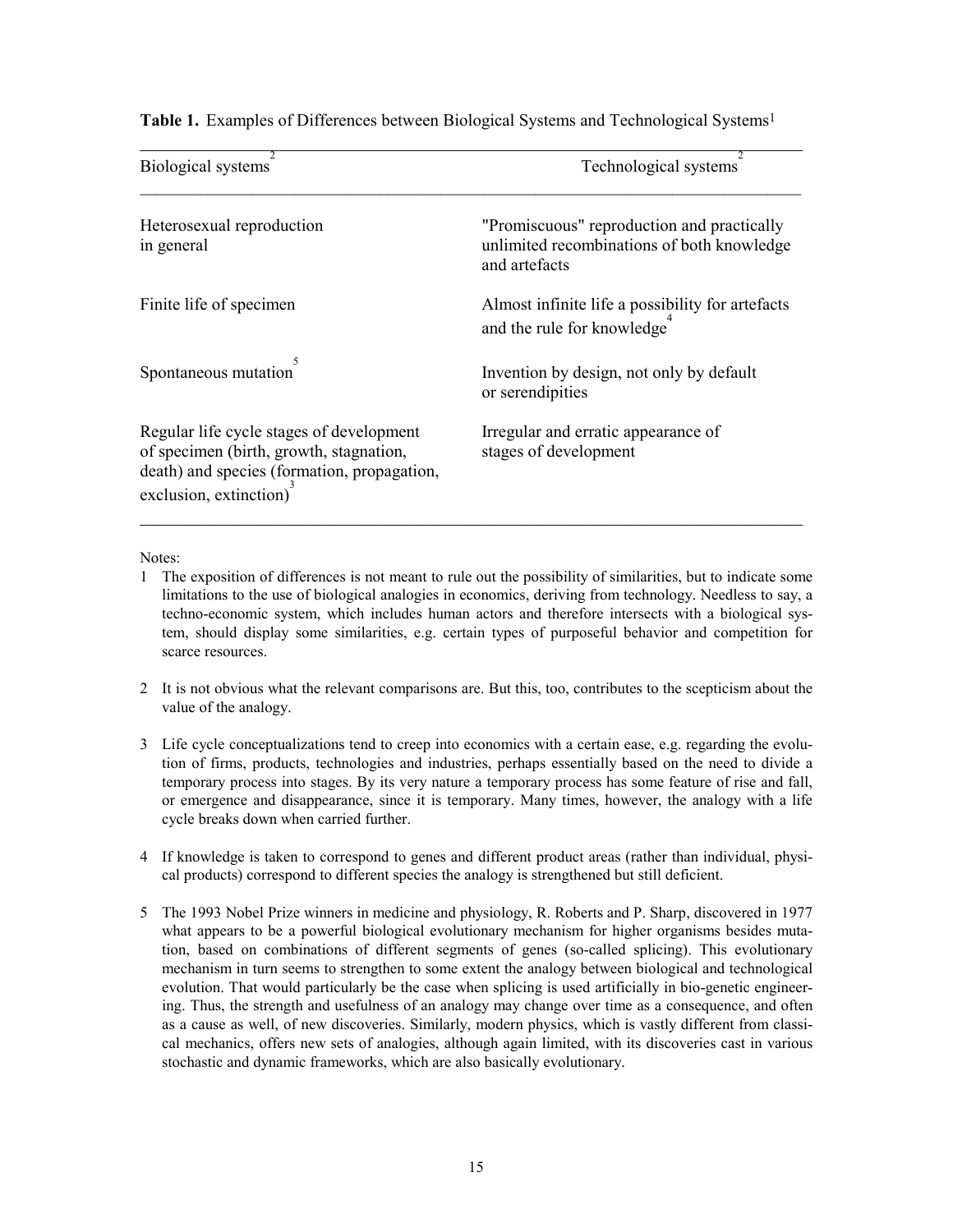Nelson and Winter (1982) exposes a balanced position, and have borrowed basic ideas from biology (p. 9) but "emphatically disavow any intention to pursue biological analogies for their own sake, or even for the sake of progress toward an abstract, higher-level evolutionary theory that would incorporate a range of existing theories." (Nelson and Winter 1982, p. 11.) In stark contrast with (contemporary) biological theory the Nelson/Winter economic theory is "unabashedly Lamarckian" (p.11). At the same time their three basic concepts for their evolutionary theory of economic change, i.e. organizational routines, search and selection environment, are explicitly tied to basic biological concepts. Thus, Nelson and Winter (1982) let routines be the counterpart of genes and routine-guided, routine-changing processes – modeled as searches – be the counterpart of mutations in biological evolutionary theory (Nelson and Winter 1982, p. 14,18,134) and a selection mechanism in the economy function as the counterpart of natural selection of genotypes in biology (Nelson and Winter, p. 17).

So given, the (ever-changing) similarities and differences between economic, technological and biological evolution, and the after all fairly strong association between economic and biological evolutionary theory, where can biological analogies lead us into wrong terrain?

It is admittedly a formidable research agenda to develop more realistic and useful dynamic economic models. There are barriers (not necessarily fixed) to observation and computation, but far down the road. Evolutionary theory, biologically inspired or not, has inspired a much needed dynamizing of economic modelling. Attention to technological innovations has been a major vehicle on this journey, but it is perhaps overly burdened by a baggage of biological analogies, perhaps containing useful fuel at the start?<sup>19</sup>

#### **4.2 Representing knowledge, technology, management and learning**

1

Much has of course been said on various concepts, properties, characterizations and representations of knowledge (including information) and learning (growth of knowledge) with various perspectives and little if anything can be said without being disputed. (One

<sup>&</sup>lt;sup>19</sup> In avoiding throwing out the baby it must be recognized that the state of mathematical modelling of e.g. complex systems dynamics with millions of 'small' feedback loops will most likely be advanced significantly as a result of the efforts being currently devoted to biological sciences in the recognition that they will replace physics as a major engine of scientific progress.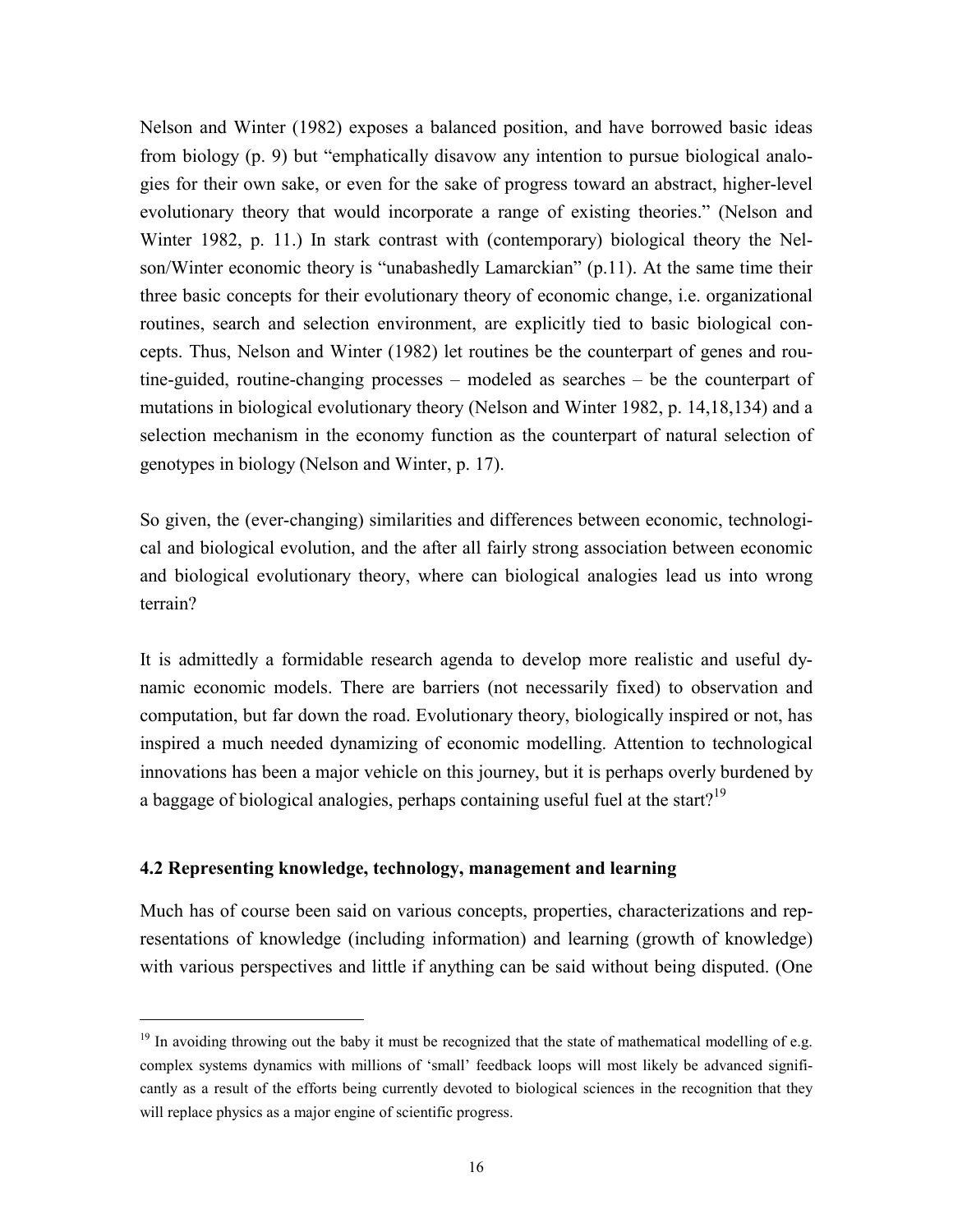can be sceptical about everything except scepticism.) General knowledge properties apply to technical knowledge (i.e. technology) as well as managerial knowledge as special cases. However, in addition there are some important special properties. Thus, technical knowledge has specifically strong links to physical artefacts (products, materials), to sciences, especially natural sciences and their methodologies, to purposeful functionalities, and to common systems for its operationalization and codification. In addition novel, useful and non-obvious technical knowledge is patentable more or less worldwide.<sup>20</sup>

Apart from general qualitative conceptualizations and classifications of technologies (such as mechanics, electronics, core, enabling etc.) and features (such as generic, radical/incremental etc.), a number of more formalized representations of technology appear in economics. Thus, technologies can be represented by random variables, production functions, various technical performance variables, and certain economic variables (e.g. hedonic prices). Technological change and learning could then be represented as changes in these proxy variables or simply by a time or clock variable. The standard learning curve reflects variable unit cost reductions as a result of numerous small process technology improvements, leading to faster work operations, less material needed and so forth (i.e. learning by doing or more specifically by producing.) Numerous small product technology improvements could be attributed to learning by doing as well, with learning by using and learning by producing as special cases. These product technology improvements are then reflected in hedonic prices (see e.g. Trajtenberg  $1990$ ).<sup>21</sup> This type of more gradual techno-economic improvements basically result from interaction between bodies of knowledge embodied in agents and products during a diffusion process, thus intertwined with an innovation process (cf. the notion of learning by interaction by Lundvall.) With a mapping (or rather a many-to-many correspondence) between technologies and realizable technical performance over time (absolute time or "production clock time") state-of-the-art and learning proxied by levels and changes in technical performance, enable a representation of learning in the technology space, in turn enabling introduction of concepts such as directions and trajectories of learning in the technology space.

<sup>&</sup>lt;sup>20</sup> Recently increasingly liberal court and patent office practices especially in the US, allows for more general knowledge with only weak links to technology (as we know it) to be patented.

 $21$  Standard references are to pioneering works of Arrow (1962) and Rosenberg (1982) but the pioneering works of Sahal (1980, 1981) need to be recognized as well, in which technical performance is explicitly regressed upon installed base and cumulative production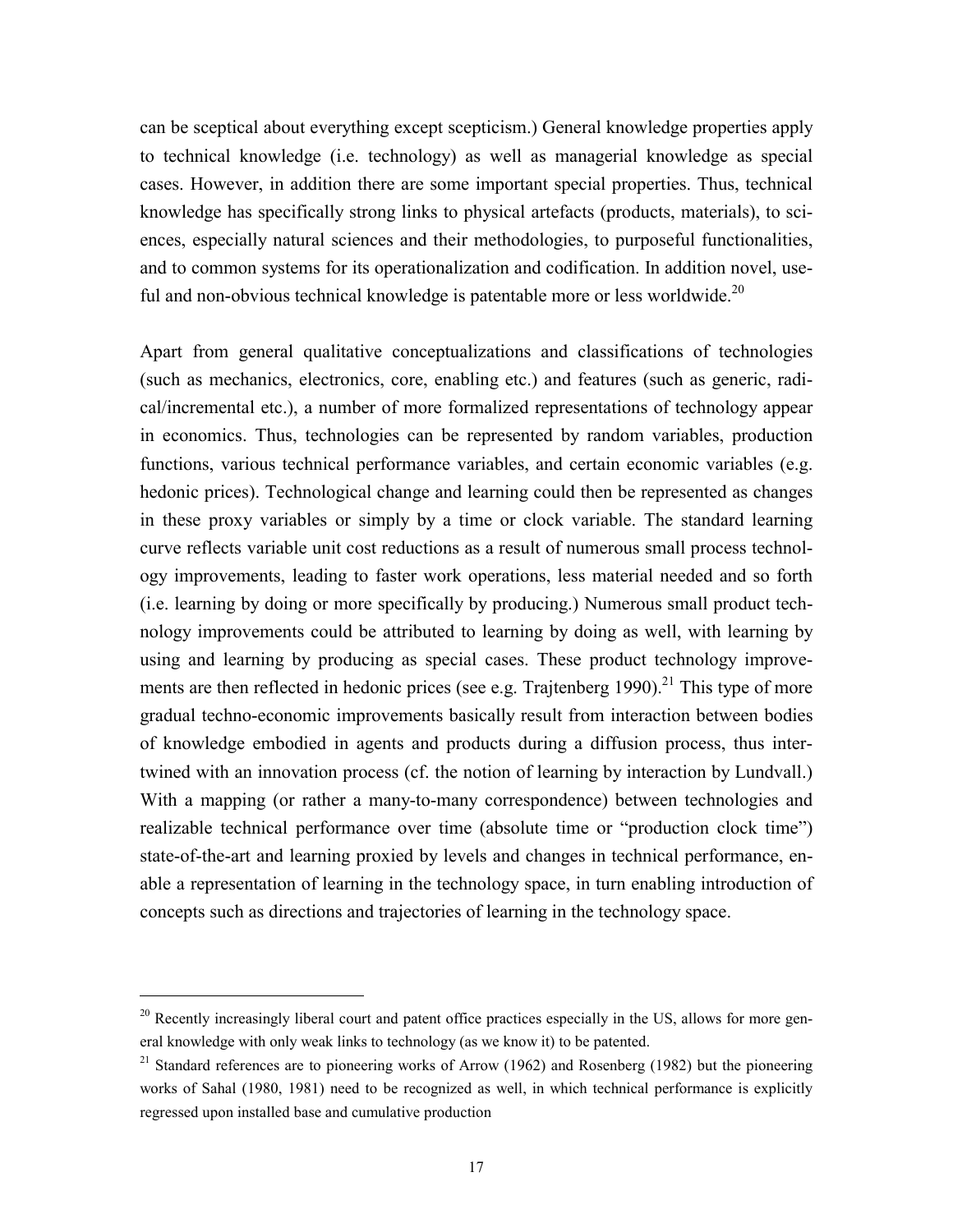Thus, in representing technical knowledge and learning the distinction and mapping between a technology space and a technical performance space for observable, measurable artefacts is important (although not necessary since growth of e.g. patents, publications and people might be used as indicators of knowledge and learning as well.) However, in representing managerial knowledge and learning, including organizational routines, the link to observable artefacts is far less clear, the knowledge is less codifiable and not patentable (apart from some software and business method embodiments). How to do this formally must be left an open issue here. There are attempts and possible approaches e.g. in the area of evolutionary algorithms or more specifically genetic algorithms. Nevertheless, it is important to recognize the impact of managerial learning on other types of evolution. For example, in face of radical innovations destabilizing market and industry structure, an increasing ability to manage technology transitions over a series of them would increasingly mitigate their disruptive effects and thereby contribute to stabilizing the industry. More generally, to the extent that technology is manageable and important to economic growth and evolution technology management is important to economic growth and evolution (see further Granstrand 1982, 1989). New technologies (like ICTs) also enable better managerial performance. Thus, management as a heterogeneous body of knowledge bodies grows, diversifies and interacts but in a far more elusive manner for formal representations.

#### **4.3 Growth, diffusion and diversification of knowledge**

# **4.3.1 Homogenous knowledge growth models<sup>22</sup>**

1

There are numerous models (e.g. simple ones as logistic, exponential or combinations thereof) of growth (of populations, capital stock, markets, sales, etc.) and diffusion (of information, innovations, diseases etc.) which have been applied to knowledge, then treated as a homogenous entity, typically linked to (embedded in) countable products or individuals. Also, studies of growth on a particular parameter T in terms of best or average practice in some technical performance is often using this type of models. In fact, if T is modelled as a result of cumulative learning by using and/or producing as in Granstrand (1991, 1994), the well-known S-curves obtain as a result of unimodal growth or diffusion

<sup>&</sup>lt;sup>22</sup> The term homogeneous refers to knowledge being undifferentiated in the models, i.e. only one type of knowledge is being considered. Some of the growth models are in addition homogenous differential equations.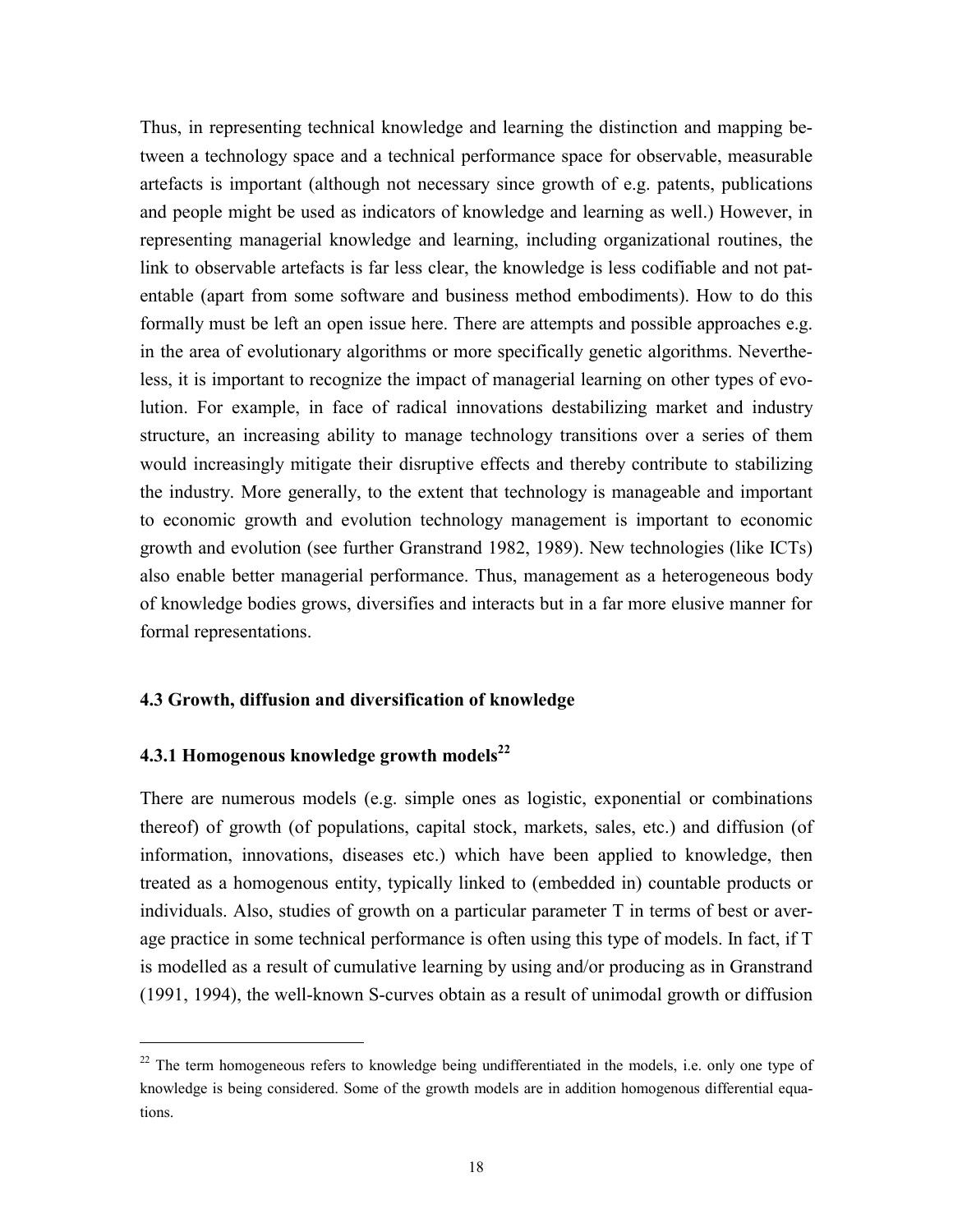rates of corresponding products. The traditional learning curve of the form  $C_N = C_1 N^{\lambda}$  for the direct unit variable cost  $C_N$  of producing the Nth unit then corresponds as a special case to a T-performance curve. Alternatively an S-shaped T-curve obtains (on average) from a unimodal intensity parameter of a non-stationary Poisson process of incremental innovation "arrivals", in turn resulting from a unimodal (single-peaked) R&D investment pattern over time, in turn resulting from the empirically common "routine" to budget R&D as a constant fraction of sales, given that sales growth is unimodal as in a well behaved product life cycle model. (This then corresponds to a constant saving rate version of an endogenous growth model with an addition of declining growth due to e.g. substitution). However, it must be emphasized that beautifully S-shaped T-curves are far more common in literature than in reality. This is e.g. due to irregularly varying 'sizes', clustering and speed of implementation of the underlying innovations. It must also be emphasized that there are generally many technical performance parameters for a given product, all evolving in different ways as a result of a mix of 'by-product' learning and managed external technology acquisition and in-house R&D.

Multidimensional evolution of technical performance then allows for product differentiation, multiple engineering optimizations (engineers after all attempt to optimize designs as a matter of routine), multiple equilibria and heterogeneity of the underlying technology bases.<sup>23</sup>

## **4.3.2 Heterogenous and interactive knowledge models**

It should go without saying that knowledge (information, ideas) is intrinsically heterogenous (as is labor). In fact the essence of knowledge growth is that a new 'piece' of knowledge is 'added' to the 'stock' of knowledge without being identical to any piece previously existing in the stock.<sup>24</sup> Different pieces of bodies of knowledge are moreover interacting with each other. Growth in one knowledge area impacts growth in another and a diversity of interacting areas evolves. How could such growth and diversification of knowledge be modelled in an evolutionary (dynamic) way? This is largely raised as an open issue here with a brief exposé of some available formalized and therefore simplified approaches.

 $^{23}$  The term 'underlying' then presupposes a correspondence between a set (base) of technologies necessary for realizing certain levels of technical performance at a given point in time.

 $24$  Note how a phrase like this invites to think about knowledge as countable things.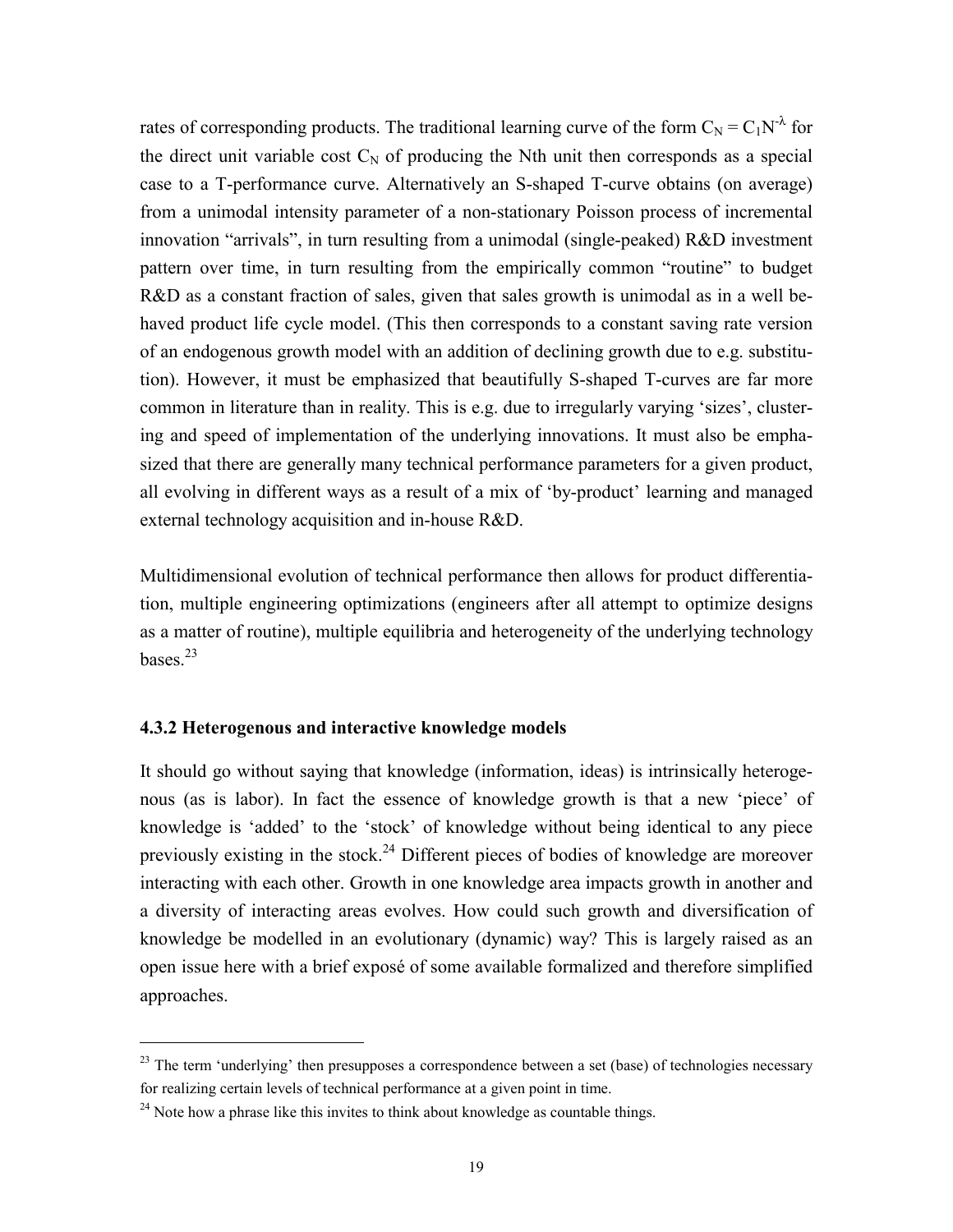Let us first in the abstract assume we account for knowledge heterogeneity by a decomposition of the knowledge space into say n areas and represent our knowledge by a vector of x of knowledge proxies assumed to vary continuously differentiable over time t. In general, dynamic interactive knowledge growth (or change) could then obviously be modelled in general as  $\dot{x} = f(x,t)$  or if time enters just ahistorically  $\dot{x} = f(x)$  for some functions f. This system could be approximated by a Taylor expansion of f. The simplest case of a linear system (i.e. linear dynamics)  $\dot{x} = Ax$  (with A a matrix capturing the positive, negative or absent interactions of knowledge growth in different areas) is well studied and generally explicitly solvable with series of exponential functions as solutions, whose transient behavior is by and large dominated by the growth rate corresponding to the largest real part of the eigenvalues of A (exceptional cases apart).

The next-to-simple case of quadratic expansion of f is able to capture much more of dynamic interaction but is generally not explicitly solvable, however. Many modelling approaches fall in this quadratic category and could thus be seen as special approximations without necessarily invoking any analogies to models of biological population interaction. An example of the latter is the n-species model of population interaction:

$$
x_i = a_i x_i + \sum_{j=i}^{n} b_{ij} x_i x_j, i = 1, 2, ..., n
$$

Let us then for the sake of illustration assume just two interacting bodies of knowledge, i.e.  $x = (x_1, x_2)$ . A quite general specification is then in form of the Kolmogorov growth equations:

$$
\begin{cases}\n\dot{x}_1 = x_1 f_1(x_1 x_2) \\
\dot{x}_2 = x_2 f_2(x_1 x_2)\n\end{cases}
$$

which by linearizing reduces to general Lotka-Volterra (GLV) equations

$$
\begin{cases}\n\dot{x}_1 = x_1(a_1x_1 + b_1x_2 + c_1) \\
\dot{x}_1 = x_2(a_2x_1 + b_2x_2 + c_2)\n\end{cases}
$$

with constants a,b,c.

In case  $c_1>0$ ,  $b_1<0$ ,  $a_1<0$ ,  $c_2<0$ ,  $a_2>0$ ,  $b_2<0$  the GLV-system reduces to the classical predator-prey model, modified with a crowding effect (represented by  $a_1$  and  $b_2$ ), still not ex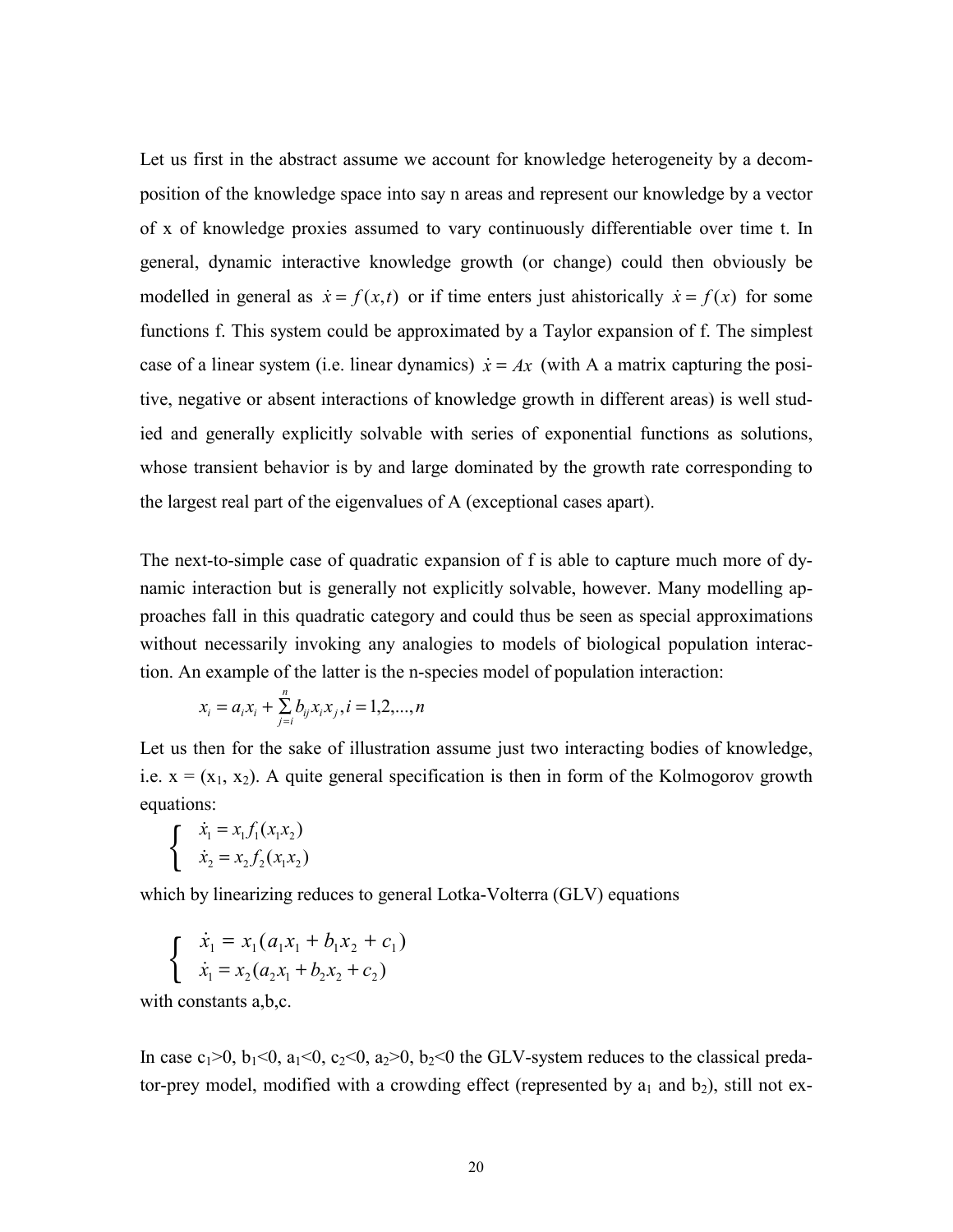plicitly solvable in time space (but in phase space, however) with cyclicity, equilibria and stability properties well understood (see e.g. Samuelson 1971 and Freedman 1987).

This classical model represents decreasing returns to growth, while with positive  $a_1$  and  $b_2$  increasing returns obtained. Such a version may be used to model competing technologies (or species).  $f_1$  and,  $f_2$  then correspond to market potential (or biopotential),  $a_1$  and  $b_2$ are inhibition (crowding) coefficients,  $b_1$  and  $a_2$  are competition coefficients and the c's capacity coefficients. Depending upon these coefficients competition may dominate, leading to substitution, or inhibition may dominate with market size primarily limiting growth. Typically oscillating behavior obtains in the classic LV-model and its applicability to knowledge growth at first glance appears limited , at least to growth of disembodied, unscrappable knowledge. Nevertheless, the Lotka-Volterra type of model is the most wellknown and in some sense the most simple family of models of population interaction with a number of modified (incl. perturbed) versions and applications, not the least in technological forecasting. Most of these latter applications concern technological substitution as a special case of interaction. With an initially dominant technology on a market (or say theory in a population of scholars), a new potentially superior technology with a fraction  $x_2$  of the market may outcompete (substitute) the initially dominant technology, commanding a market share  $x_1$ , according to the classical one-variable Fisher-Pry (logistic, Pearl, Bass) model as a very special LV-case:

$$
\begin{cases}\n\dot{x}_1 = -kx_1x_2, k > 0; x_1(0), x_2(0) > 0 \\
\dot{x}_2 = -kx_1k_2\n\end{cases}
$$

This type of modelling could then be extended to multiple substitution analyses as done by Marchetti (see e.g. Nakicenovic and Grübler 1991). The new technologies could moreover be assumed to arrive stochastically but partly endogenously as radical innovations (or speciations) over time, constituting a piecewise deterministic process of interactive diffusion and learning processes on both demand and supply side (see Granstrand 1994).

In this modelling approach both Schumpeter's principle of (total) creative destruction and the principle of competitive exclusion in biology applies, the latter saying that similar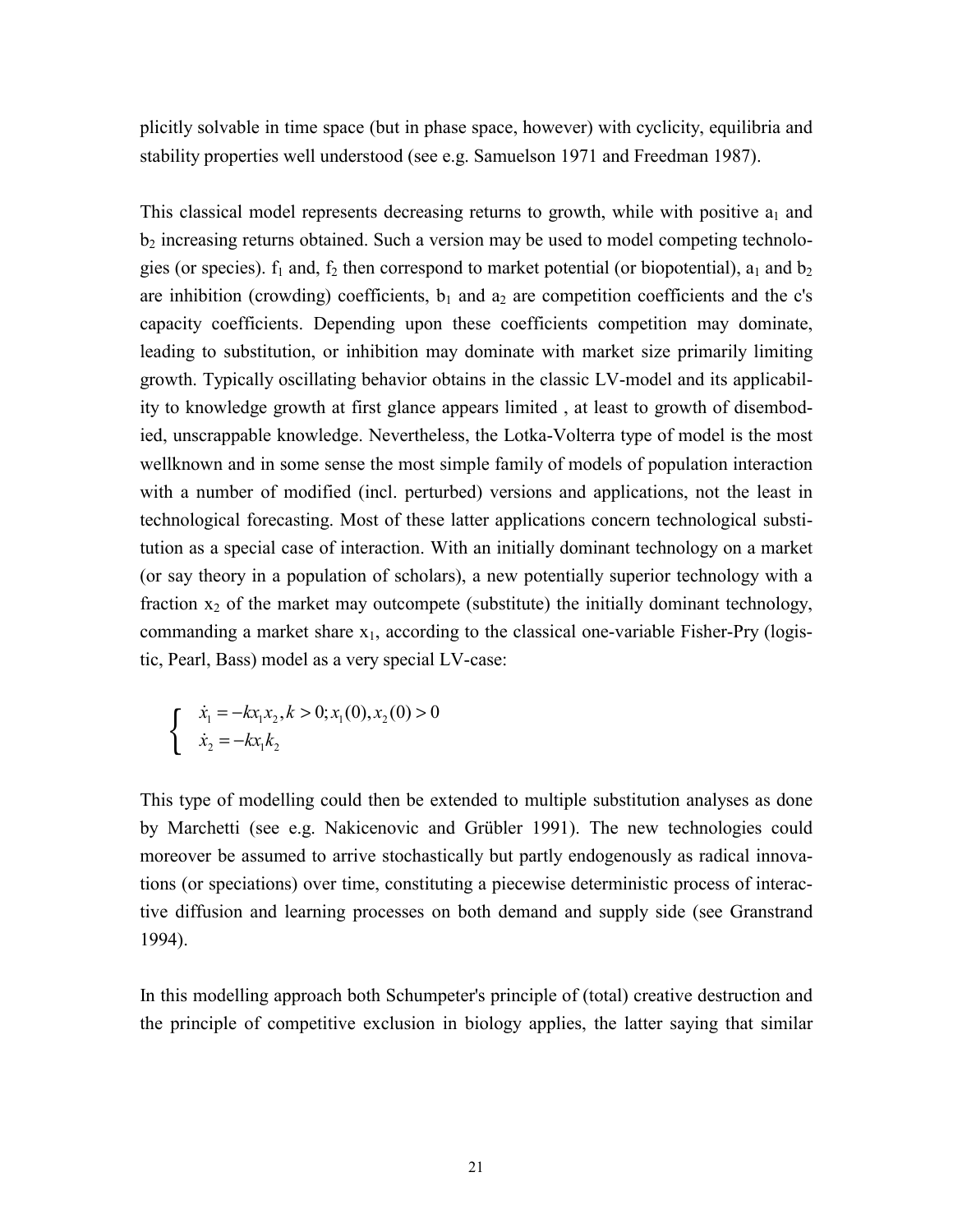species are unlikely to coexist when competing for common resources and only the most 'fit' one will survive.25

However, complementary or mutually cumulative knowledge interaction has been far less studied than knowledge, competition and substitution (as has complementary, symbiotic or cooperative growth in biology as well as cooperative games in economics for some strange reason). The GLV-modelling as well as Kolmogorov-modelling offer some possibilities, however apparently not much studied (see Freedman 1987). In general there is a (possibly time dependent) mix of competing and complementary interactions<sup>26</sup>.

A particular type of competitive/cooperative mix of interactions is studied in Granstrand and Lindmark (1995) where technologies decomposed hierarchically in a tree compete on the same levels while growth of a technology at a lower level ("a trunk technology") boosts growth of its branching technologies. (For example, wireless telephony compete with wired telephony and on the level below opto transmission competes with electro transmission for wired telephony an analog radio signal processing competes with digital, while wired telephony 'cooperates' with opto- and electrotransmission and wireless with analog and digital radio signal processing. The resulting models have combinations of linear and/or logistic dynamics, which are explicitly solvable.

A similar case in principle obtains when a design or performance limit (constraint) presents a bottleneck and an enabling technology pushes the limit and spurs growth of the constrained technology. This model applies interaction between technology and science as well for that matter, as when a new instrument (e.g. a telescope or a high speed camera) enables new observations (e.g. in astronomy or metallurgy) and concomitant with knowledge growth improvements in instrument technology are fed back through learning by using (cf von Hippel 1976, Rosenberg 1982).

<sup>&</sup>lt;sup>25</sup> Volterra developed the original model of competitive exclusion (with positive vectors  $a,b,c,x$ ):  $\dot{x}_i = (b_i - (a^{\mathrm{T}} x)c_i)x_i$  for the ith species.

<sup>&</sup>lt;sup>26</sup> This is empirically well recognized as well, e.g. as in the 'sailing effect' when an old technology grows as a response to growth of a new one until some design limit is reached and substitution come into dominance as the overlap between the two technology bases decreases over time (i.e. their distance to each other increases). Innovations represent as a rule a mix of knowledge enhancement (growth) and knowledge destruction (substitution).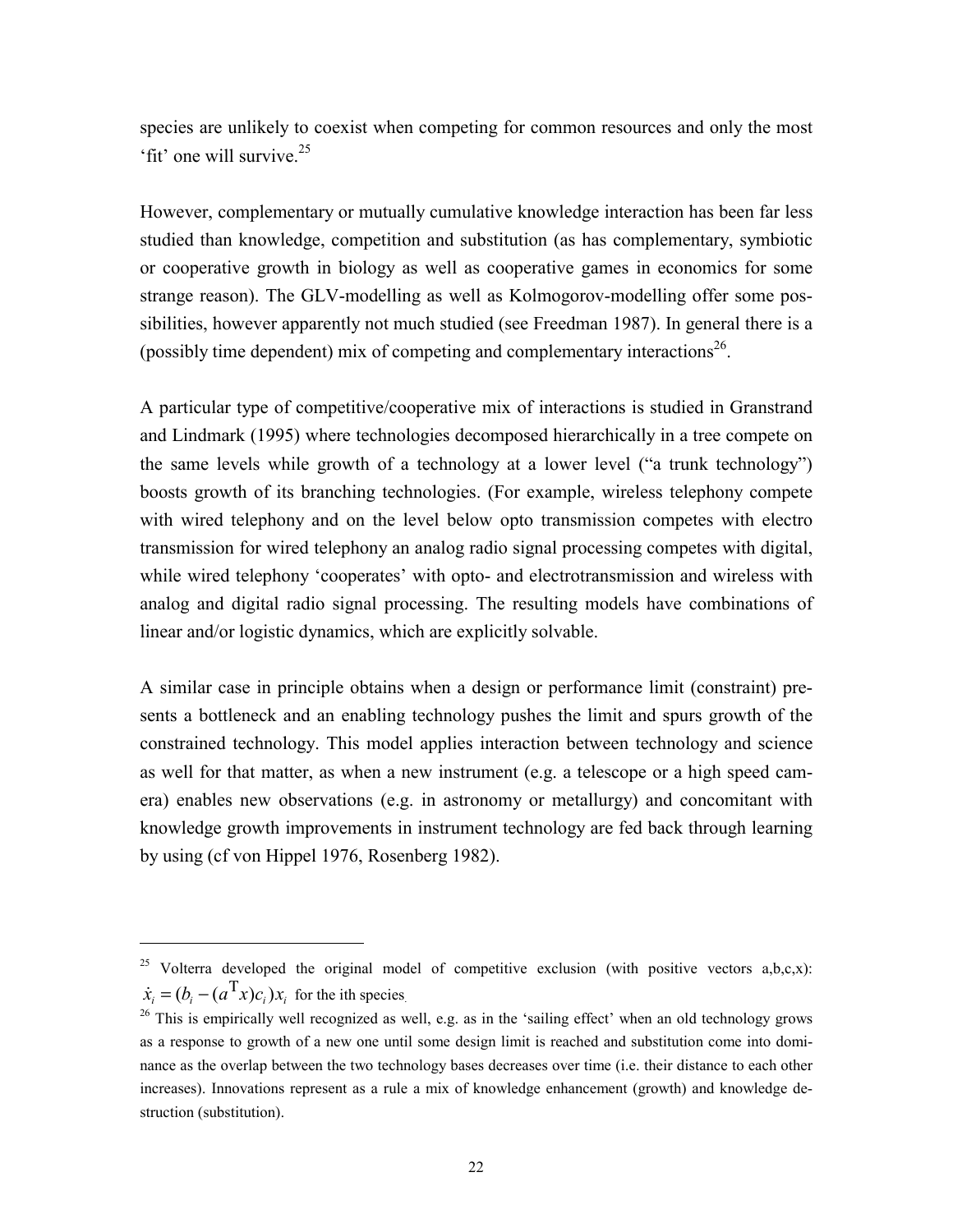Other examples of enabling technologies are gateway technologies between incompatible standards, information compression technologies (e.g. MPEG, JPEG) enabling higher transmission capacity, and technologies for codification in general enabling diffusion.<sup>27</sup> If different types of skilled labor is used as knowledge proxies (as done in some recent EGT-models, distinguishing e.g. between R&D workers or explorers and exploiters, see e.g. Dosi and Orsenigo 1994), different knowledge laborers such as gatekeepers, 'pollinators', generalists and integrators play an enabling role.

It is well-known that bottlenecks attract resources and the appearance of an enabling technology could be endogenized through resource allocation mechanisms, including "routine" or rule-of-thumb budgeting based on some measure of performance, possibly subjected to saturation and reallocation. Obviously laws of nature may then enter as stiff constraints, possibly discovered through R&D, then eventually terminating itself.

Thus there are a number of dynamic modelling approaches, including (with overlapping labels) original, industrial dynamics models developed and applied by Forrester, Roberts and others, simulation models, stochastic evolutionary models (as in Nelson and Winter 1982 modelling interaction between innovative and imitative R&D), endogenous growth models and optimal control models. Each of these modelling approaches is applicable to modelling of growing and interacting bodies of knowledge but much remains to be done, particularly regarding complementary growth rather than competition and substitution (selection).

# **5. Diversification, innovativeness and economic growth**

1

Sources of heterogeneity (diversity) of knowledge are both exogenous and endogenous. Knowledge is intrinsically heterogeneous in the first place as mentioned. But knowledge hetero geneity represented by a conceptualized decomposition of knowledge into areas (bodies, fields, disciplines, classes etc.) is partly reflecting an exogenous reality (assuming it exists) being searched and researched, partly reflecting a cognitive or social construct where conceptualizations and reconceptualizations may change the heterogeneity (diversity) without necessarily changing the underlying "content". Competition between

<sup>&</sup>lt;sup>27</sup> Note that knowledge is not once and for all tacit and its codification is a partly R&D driven dynamic (evolutionary) process.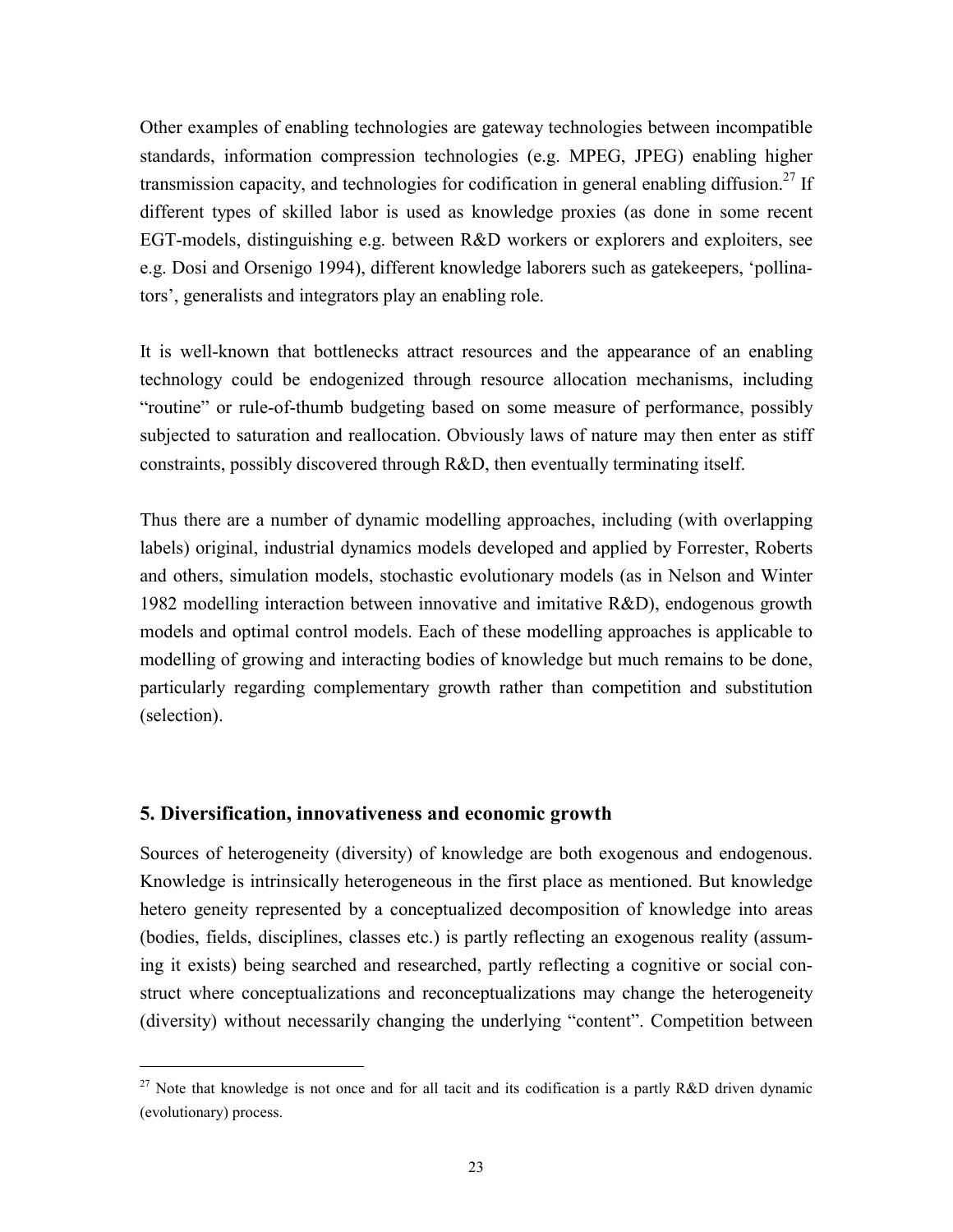individual scientists typically lead to dispersion and nominal and real differentiation, while formation of professional subcultures in science and technology typically lead to formation of specific codes and knowledge boundaries acting as (imperfect) repellants to search behavior. A discovered new piece of knowledge, new at subpopulation level, is always bundled with some new and somewhat codified knowledge about what is not known, thereby carrying the seed for further search and diversification. As the boundary regions gradually become undersearched, due to subcultural formation rather than solely due to exogenous lack of fertility, and knowledge in different areas become differently coded, the potential yield of boundary search and crossing, combining and integrating knowledge from different complementary areas, gradually increases. This is one then way to explain why more radical innovations appear as interdisciplinary combinations of different bodies of knowledge.

In the context of a firm, how is strategic search and selection of "winning technology combinations" done among the rapidly growing combinatorial possibilities arising from diversification? Two main types of search processes appear to be employed and then in a dialectic rather than concurrent fashion as described in the empirical section (and more in detail elsewhere, e.g. Granstrand 1998). The first could be called *product related technology diversification* (or at a more general level problem *related knowledge diversification*), meaning briefly expressed that new technologies are searched (explored) and possibly integrated (acquired, absorbed) into the technology base for a given product. This process is mainly driven by demand side and economies of scope considerations, leading to enhanced technical performance along existing trajectories related to customer (user) utility and cost plus possibly new functionalities (i.e. opening up of entire new sub-spaces in the technical performance space).

The second process could be stylized as a kind of reversal to the first, that is for a given technology base (knowledge base), new product opportunities are searched and possibly integrated into the product base of the firm. This process is mainly driven by supply side (resources) and economies of scale considerations, and could be called *technology related product diversification* (or *knowledge related problem diversification*). During this process needs for still more new technologies in entering a new product area may become clear, thus leading to embedded sub-processes of the first kind (and vice versa). After having entered a new product area, search of the first kind may be initiated again. A similar reasoning applies to the relation between technology and application diversification,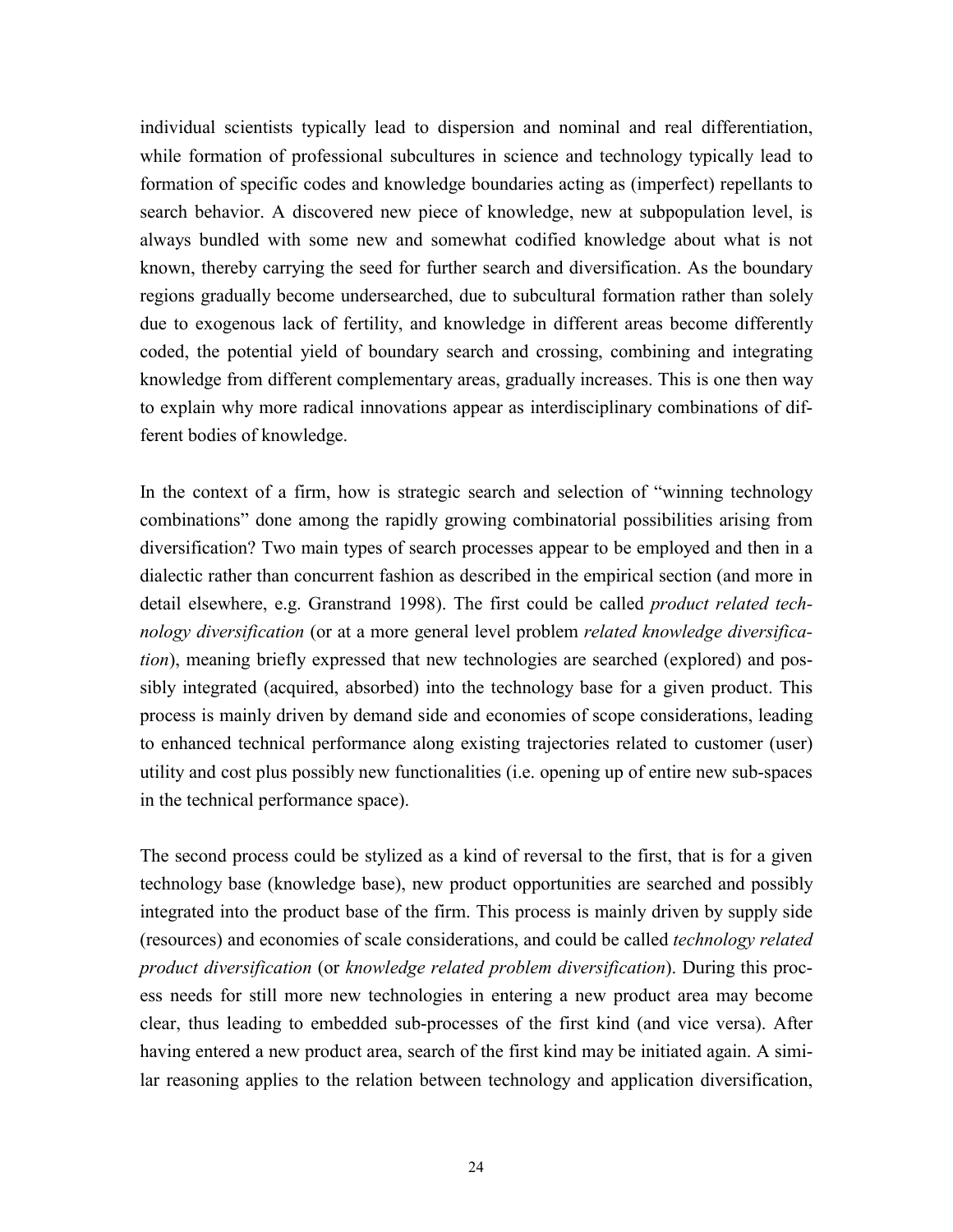with an interplay between 'demand pull' and 'technology push' considerations. Thus a dialectic process evolves, possibly also at several levels.

Although there are cases (as in Canon) of concurrent product/technology diversification (perhaps increasingly so according to Cantwell and Piscitello 1996), some sort of sequential diversification dominates. This could be explained by reference to successively binding resource constraints (sequence of bottlenecks), especially constraints on managerial resources (including attention span), learning speed limits and learning economies associated with sequences of specialization and integration. There are also more standard financial explanations in terms of the need to smooth investment expenditures and risks $28$ . After all a firm is institutionally designed to evolve fairly continuously in financial terms, and management tries to steer the firm away from bankruptcy or take-over, functioning as an absorbing barrier on its downside.

What then could explain the economic growth apparently stemming from diversification? Reference to economies of scale and scope has already been made. Reference to economies of speed is also possible to the extent that adequate intra-firm technology transfer is faster than external technology acquisition (which is not always the case in a large corporation). Some locational economies ("economies of space") could also accrue, e.g. for a large corporation having units for R&D and technology acquisition located in technology diversified (multi-technology) regions.

More detailed explanations obtain with reference to the nature (characteristics) of different technologies being integrated in the technology bases of products and firms. Generic (multi-product, general-purpose) technologies clearly offer economies of scale in technology related product diversification if adaptation costs are moderate (see e.g. Bresnahan and Trajtenberg 1995). Enabling technologies offer economies of scope (in a broader sense than just being a special case of economies of scale) as touched upon in the previous section<sup>29</sup>. Joint product/process technologies (such as FMS and genetic engineering) improve both performance and cost of a product, thus giving leverage to the

 $28$  A particular type of explanation is by means of rationalization theorems, showing the existence of circumstances under which sequential investments in different types of diversification is optimal (similar to "bang-bang" control behavior).

<sup>&</sup>lt;sup>29</sup> Qualifications such as 'generic' and 'enabling' are more specifically characteristics that could appear jointly in a particular technology depending upon how technologies are defined and classified.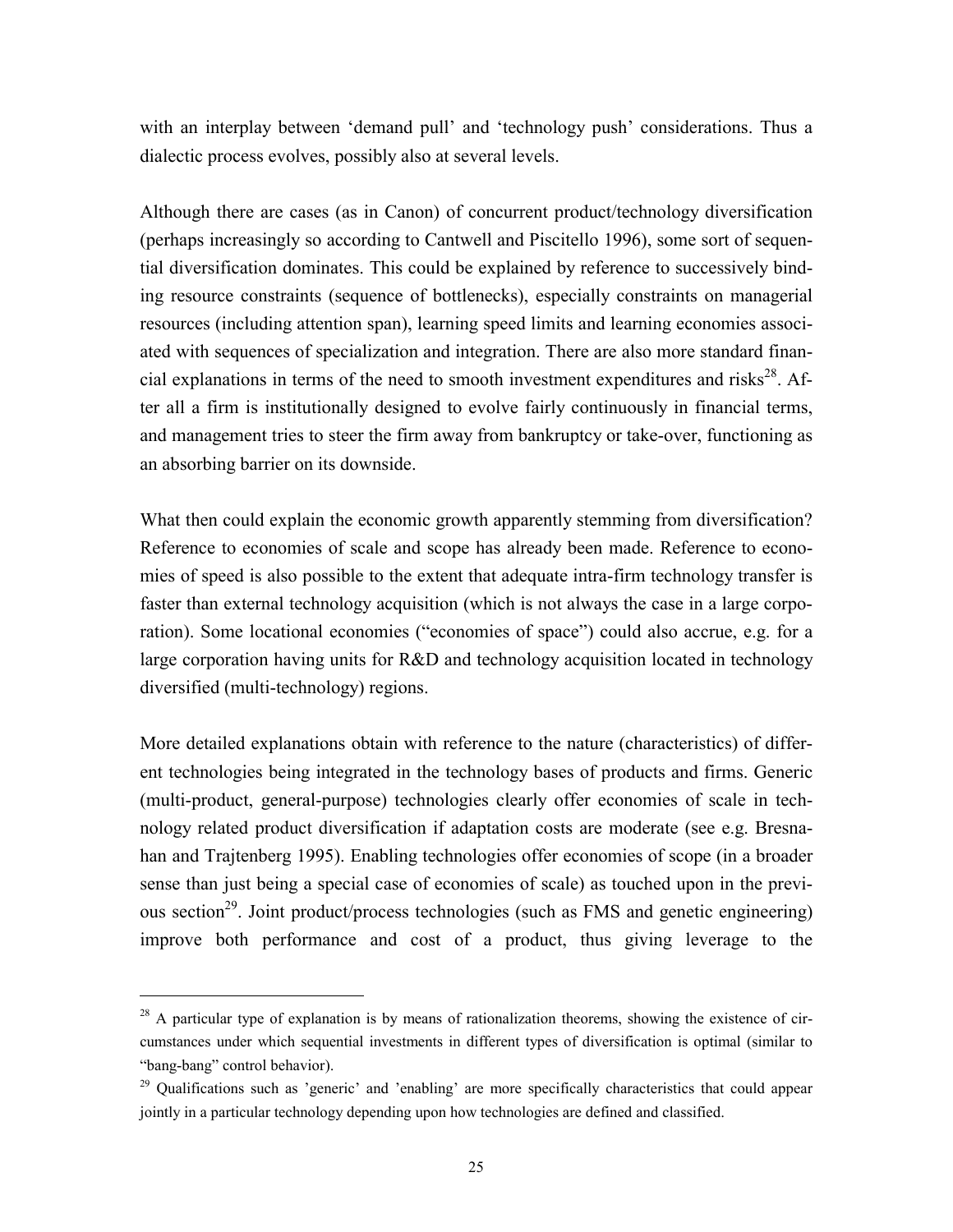$cost/performance$  parameters guiding customer purchasing decisions<sup>30</sup>. More technology characteristics could of course be referred to. Inherently some technologies and technology combinations simply offer more opportunities than others and the nature of the richness of the opportunity set is uncertain and dynamic, thus making any characterization of particular technologies in such terms uncertain and dynamic.

In product related technology diversification typically more technologies are added than scrapped (substituted) as empirically observed, while a portion is kept from time to time (more so for less radical innovations). Thus, economies of scale and scope (complementarities) illustrated above dominate over any economies associated with substitution. In addition the scrapping cost might be high due to organizational resistance (inertia) and agency problems. The cost of adding technologies can also be considerable, e.g. through higher costs of coordinating different new technologies and their associated subcultures. (Note the empirical association of higher R&D costs and technology diversification).

In this way, product related technology diversification and its reverse could be analysed and its impact on innovativeness, R&D growth and sales growth (if not profit growth) could be explained. It is finally worth emphasizing that even in the absence of product diversification, technology diversification may have positive impact on sales growth.

 $30$  It is worth noting that the strong separability of strategies of differentiation and cost leadership, advocated in Porter's work on generic strategies, apparently assumes away the existence of such technologies. This is not true to reality, however (see e.g. Oskarsson and Sjöberg 1994).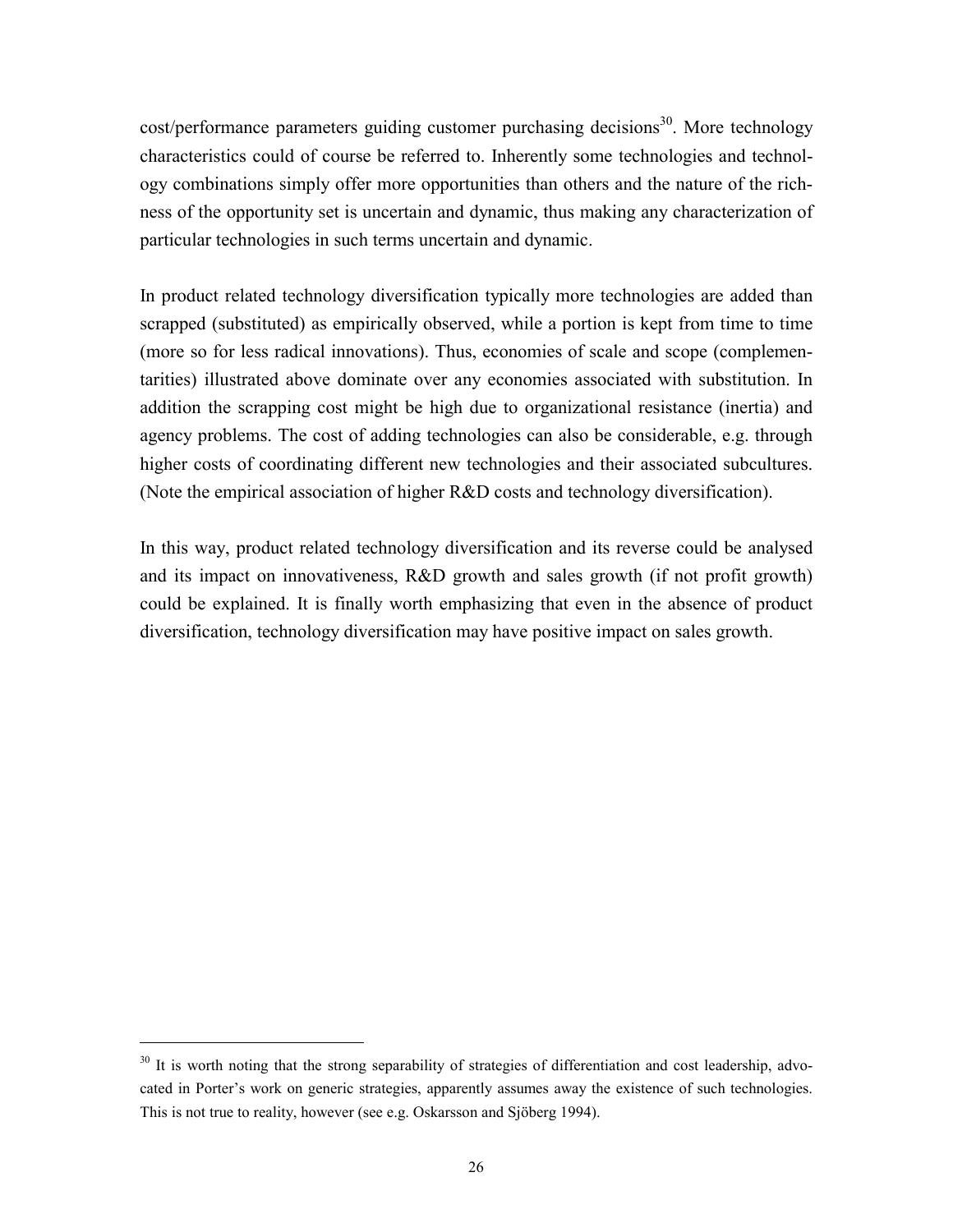# **Appendix**

Transient solutions to some growth models

The classical Solow growth model (see e.g. Romer 1996 or Aghion and Howitt 1998) is:

$$
\dot{k} = \text{sf}(k) - (n+g+\delta)k \tag{eq.1a}
$$

where:

 $k$  = K/AL with K = capital, L = labor and A = knowledge (interpreted as effectiveness of labor)

 $s =$  investment (savings) share of output Y(t)

- $n =$  labor growth rate  $(=\dot{L}/L)$
- $g =$  knowledge growth rate  $(=\dot{A}/A)$
- $\delta$  = depreciation rate  $(=(sY-\hat{K})/K)$
- $f =$  intensive-form production function

Output  $Y(t)$  at time t is then assumed to be determined by a function  $F$  of capital, labor and knowledge, i.e.  $Y(t) = F(K(t), A(t), L(t))$ . With a Cobb-Douglas specification of F, i.e.  $Y=K^{\alpha}(AL)^{1-\alpha}, \alpha \in (0,1)$ , eq. 1a becomes:

$$
\dot{k} = sk^{\alpha} - (n - g + \delta)k, \alpha \in (0, 1)
$$
 (eq. 1b)

With constant (exogenous) parameters  $s, n, g$  and  $\delta$ , equation 1b becomes a Bernoulli type of equation which is explicitly solvable. The solution is:

$$
Y(t) = \left(\frac{s}{n+g+\delta}(1-e^{-\delta t}) + \frac{Y(0)}{A(0)}\right)^{\frac{1-\alpha}{\alpha}} \cdot e^{-\delta t} \Big)^{\frac{\alpha}{1-\alpha}} A(t)
$$
 (eq. 2)

where  $\lambda = (1 - \alpha)(n + g + \delta)$ .

Thus (with c an abbreviated constant):

 $Y \propto (1 - ce^{-\lambda})^{\frac{\alpha}{1 - \alpha}} A$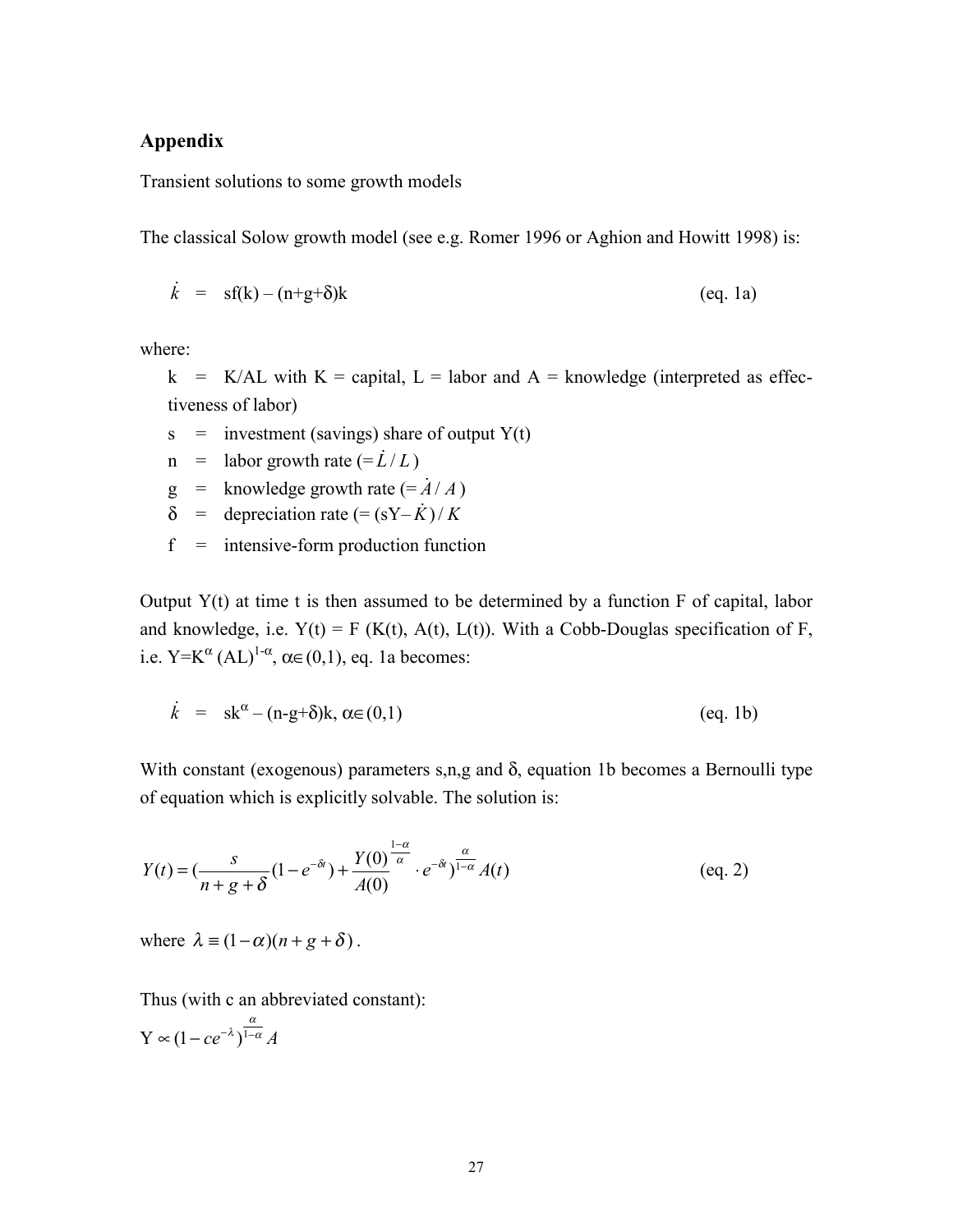Several versions of growth models are similarly explicitly solvable. For example (cf. Romer's model of 'endogenous technological change', Romer 1990), with time t subscripted for simplicity,  $a_L$  denoting fraction of labor employed in R&D and B a shift parameter:

$$
\begin{cases}\n\dot{q}_t = Bq_t \dot{b}_t \dot{q}_t \\
\dot{\ell}_t = S \dot{\ell}_t \left( (1 - q_x) \dot{\ell}_t \dot{q}_t \right)^{1 - \kappa} \\
\dot{\ell}_t = n \dot{\ell}_t\n\end{cases}
$$
\n  
\n(eq.3)

which gives:

$$
\int_{K_{\ell}}^{H_{\ell}} \propto exp\left(\int \mathcal{B}a_{\lambda} \lambda(\tau) d\tau\right)
$$
  

$$
\int_{K_{\ell}} \propto \left((1-a)\int^{t} s\left((1-a_{\lambda})\lambda(\tau)\right) d(\tau)\right)^{1-\alpha} d\tau\right)^{\frac{1}{1-\alpha}}
$$
  

$$
\int_{K_{\ell}} \propto exp(n\ell)
$$

which gives (with c an abbreviated constant):

$$
\int_{\ell}^{\ell} \begin{array}{l}\n\mathcal{A}_{\ell} \propto exp(\beta a_{\lambda} l_{\sigma} e^{-\lambda t}/n) \\
\mathcal{L}_{\ell} \propto \int_{-\infty}^{t} \exp(n\tau) exp(c \cdot exp(n\tau) d\mathcal{F})^{\frac{1}{1-\alpha}} \\
= \left( (nc)^{2} (exp(ct) - cos \cdot st) \right)^{\frac{1}{1-\alpha}} \\
\mathcal{L}_{\ell} \propto exp(n\ell)\n\end{array}
$$
\n
$$
(eq. 4)
$$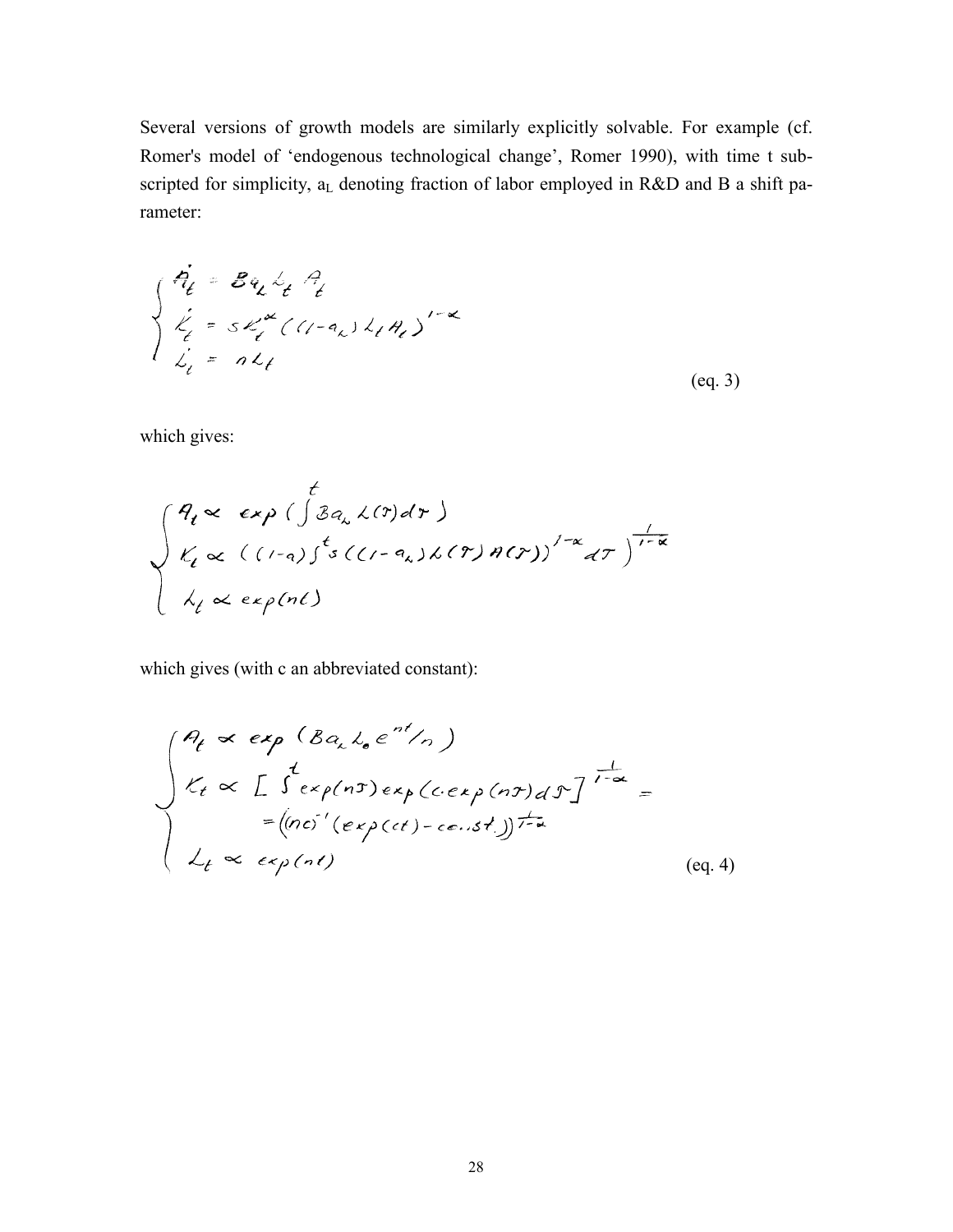#### **Literature references** (incomplete)

Aghion, P. and Howitt, P (1998), *Endogenous Growth Theory*, Cambridge, MA, The MIT Press,

- Arrow, K.J. (1962), 'The Economic Implications of Learning-by-Doing', *Review of Economic Studies*, 29 (1), 155-73.
- Bresnahan, T. and M. Trajtenberg (1995), 'General Purpose Technology: Engines of Growth?', *Journal of Econometrics*, Special Issue, January 1995, 65 (1), 83-108.
- Cantwell, J. and L. Piscitello, (1996), *The Diversification of Internationalization of Corporate Technology: From a Strategic Choice Historically to a Complementary Combination Today*, Mimeo, University of Reading.
- Dosi, G. and Orsenigo, L (1994) *Macrodynamics and Microfoundations: an Evolutionary Perpective*. Publ in Granstrand 1994b, Ch 4, pp 91-123.
- Freedman, H.I. (1987), Deterministic Mathematical Models in Population Ecology, Edmonton, HIFR Consulting Ltd.
- Gambardella, A. and Torrisi S. (1996), 'Does Technological Convergence Imply Convergence in Markets? Evidence from the Electronics Industry', *Research Policy*
- Granstrand, O. (1982), *Technology, Management and Markets: An Investigation of R & D and Innovation in Industrial Organizations*, London: Frances Pinter.
- Granstrand, O. (1989), "Is there an evolution of the art and science of technology management". Paper prepared for a Seminar on "Innovation and the evolution of firms", arranged by The Royal Swedish Academy of Engineering Sciences (IVA), June 18-19, 1989, Kiruna, Sweden.
- Granstrand, O. (1991), "Temporal Diffusion and Population Dynamics". Paper prepared for the IIASA symposium on "Diffusion of Technologies and Social Behaviour", June 14-16, 1989, IIASA, Laxenburg, Austria. Published in Nakicenovic, N. and Grübler, A. (eds.): Rate Race Dynamics and Crazy Companies. The Diffusion of Technologies and Social Behavior. Springer-Verlag. Chapter 10, pp. 247-63.
- Granstrand, O. (1986), "The Modelling of Buyer/Seller-Diffusion Processes. A novel approach to modelling diffusion and simple evolution of market structure." Paper presented at the Conference on Innovation Diffusion in Venice, March 18-22, 1986. To be published in David, P., Dosi, G. et al. (eds.): Advances in Modelling Innovation Diffusion. Oxford: Oxford Univ. Press, ∞.
- Granstrand, O. (1994a), 'Technological, Technical and Economic Dynamics Towards a Systems Analysis Framework.'. In Granstrand (1994b), Ch 7, pp. 189-221.
- Granstrand, O. (ed.) (1994b), *Economics of Technology*, Amsterdam: North-Holland.
- Granstrand, O. and Lindmark, S. (1995), *Forecasting Transitions in Technology Systems*. Working paper presented at the Six Country conference in Stockholm.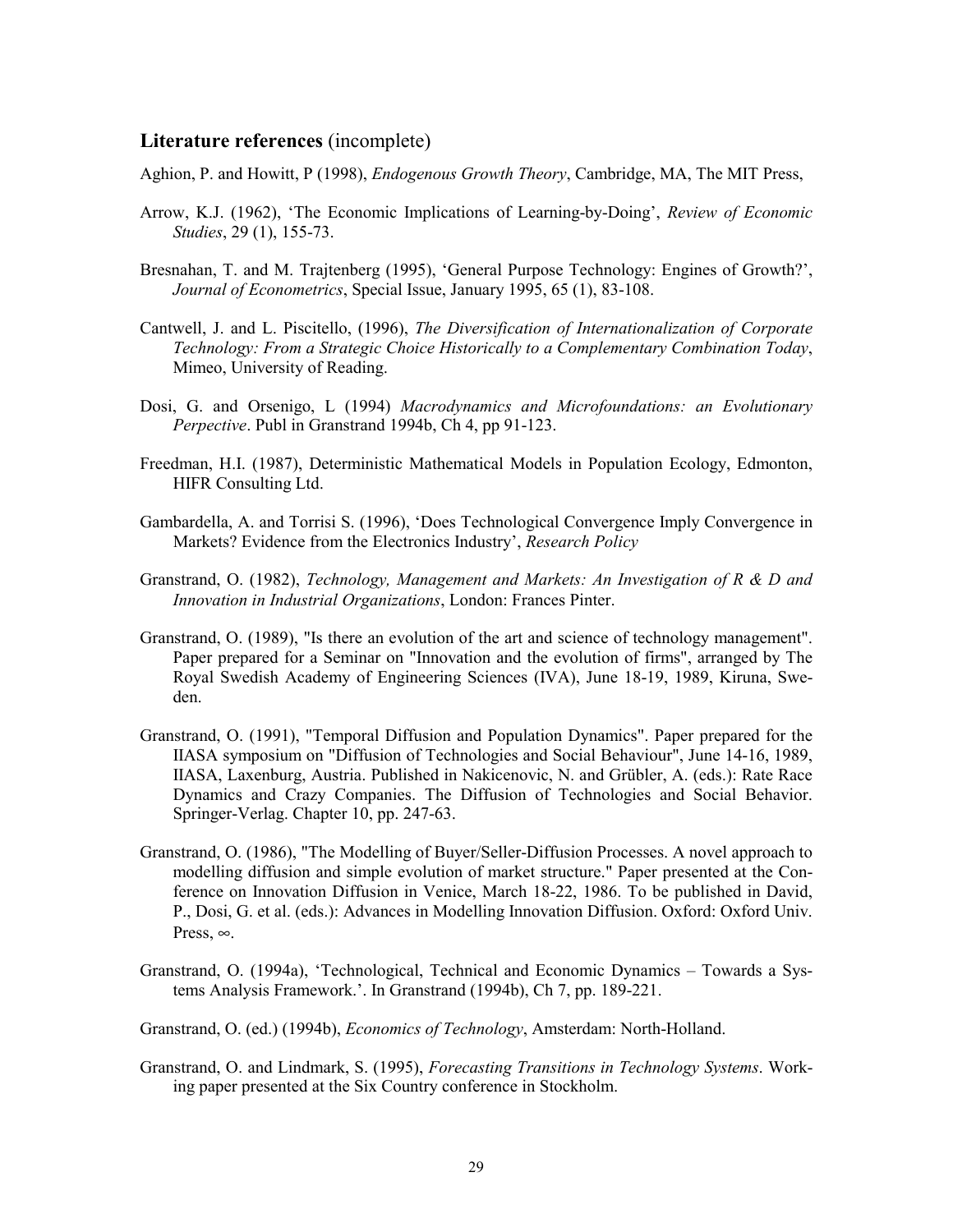- Granstrand O. (1998), 'Towards a Theory of the Technology-Based Firm', *Research Policy*, 27 (6), 465-89.
- Granstrand, O:, E. Bohlin, C. Oskarsson and N. Sjöberg (1992), 'External Technology Acquisition in Large Multi-Technology Corporations', *R&D Management* 22 (2), 1-35.
- Hage, J. (2001), "*An endogenous theory of economic growth from innovation: Organizational and institutional determinants, feedbacks and disequilibria.*". Working paper, Center for innovation, University of Maryland, MD 207 42, USA
- Nakicenovic, N and Grübler, A. (eds) (1991), *Diffusion of Technologies and Social Behavior*, Berlin, Springer-Verlag.
- Nelson and Winter (1982), *An Evolutionary Theory of Economic Change*, Cambridge, The Belknap Press.
- Oskarsson, C. (1993), *Technology Diversification the Phenomenon, Its Causes and Effects*, Ph.D Dissertation, Department of Industrial Management and Economics, Chalmers University of Technology.
- Oskarsson, C. and Sjöberg N (1994), 'Technology Analysis and Competitive Strategy: The case of Mobile Telephones', *Technology Analysis & Strategic Management*, 6 (1), 3-19.
- Patel, P. and Pavitt, K. (1994), *Technological Competencies in the World's Largest Firms: Characteristics, Constraints and Scope for Managerial Choice*. STEEP Discussion Paper No. 13, Science Policy Research Unit, University of Sussex.
- Pelz, D.C. and Andrews, F.M. (1996). *Scientists in Organizations Productive Climates for Research and Development*. New York: John Wiley & Sons.
- Petroski, H. (1994), *The evolution of useful things*. New York, Vintage Books, Random House, Inc.
- Romer, D. (1996), *Advanced Macroeconomics*, New York, McGraw-Hill,
- Romer, P. (1990), "Endogenous Technological Change", *J. of Political Economy*, 98, part 2, pp. 71-102.
- Rosenberg, N. (1982), *Inside the Black Box: Technology and Economics*. Cambridge, MA: Cambridge University Press.
- Sahal, D. (ed.) (1980), *Research, Development and Technological Innovation*, Lexington: Lexington Books.
- Sahal, D. (1981), *Patterns of Technological Innovation*, Reading, MA, Addison-Wesley Publ. Co.
- Samuelson, P. (1971) "Generalized predator-prey oscillations in ecological and economic equilibrium", *Proc. Nat. Academy Sci.*, USA, 68, pp 980-983.

Sanderson, S.W. and Uzumeri, M. (1997), *Managing Product Families*. Chicago, Irwin.

Simpson, G. (1953), *The Major Features of Evolution*, New York, Columbia University Press.